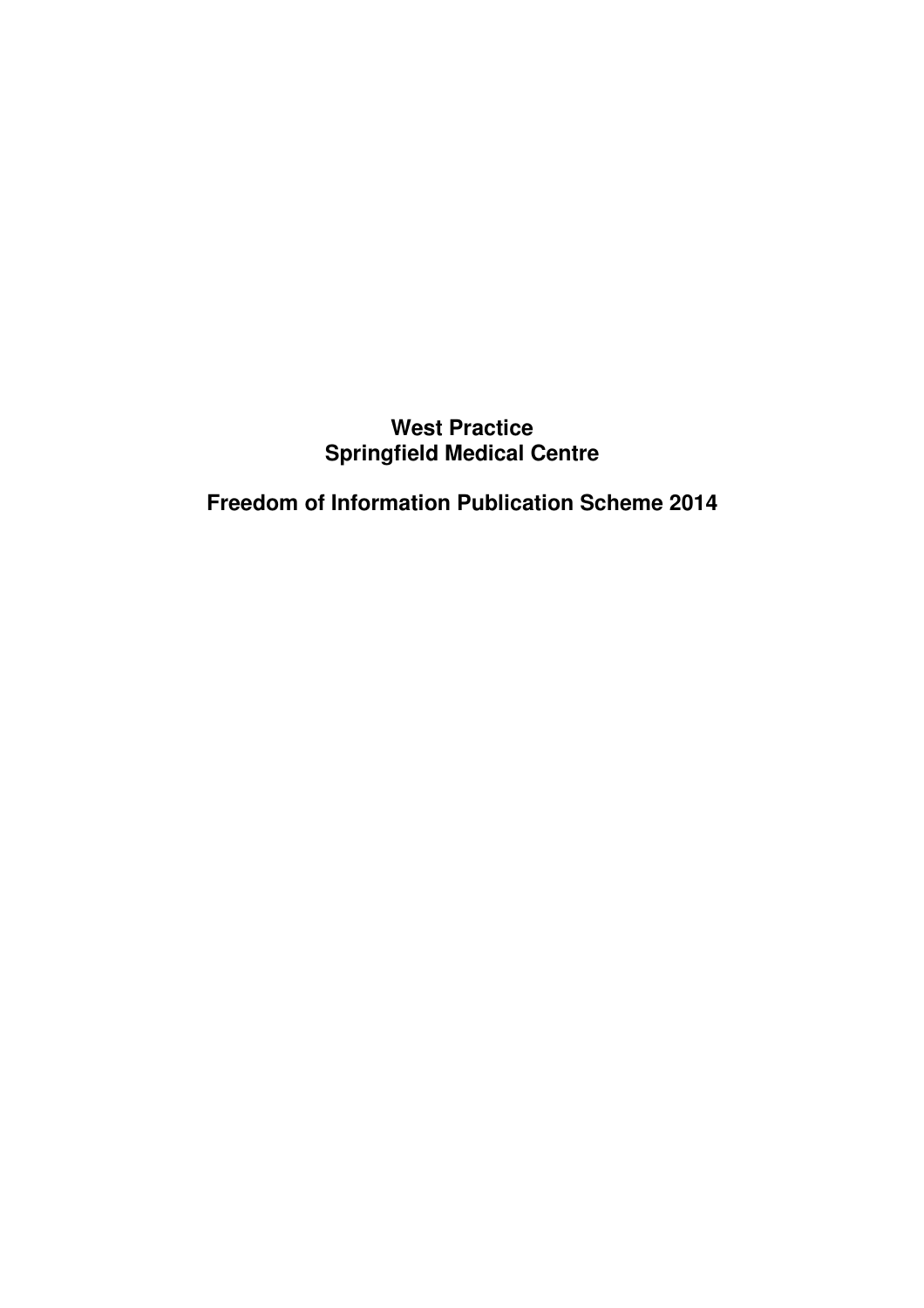**Index** 

| <b>Section 1</b>  | <b>Introduction</b>                                                |
|-------------------|--------------------------------------------------------------------|
| <b>Section 2</b>  | About West practice, Springfield Medical Centre                    |
| <b>Section 3</b>  | Our functions and services                                         |
| <b>Section 4</b>  | How we take decisions and what we have decided                     |
| <b>Section 5</b>  | What we spend and how we spend it                                  |
| <b>Section 6</b>  | Accessing information under the scheme                             |
| <b>Section 7</b>  | Information that we may withhold                                   |
| <b>Section 8</b>  | Our charging policy                                                |
| <b>Section 9</b>  | Our copyright policy                                               |
| <b>Section 10</b> | Our records management and disposal policy                         |
| <b>Section 11</b> | <b>Feedback</b>                                                    |
| <b>Section 12</b> | <b>Complaints</b>                                                  |
| <b>Section 13</b> | How to access information which is not available under this scheme |
| <b>Section 14</b> | <b>Classes of information</b>                                      |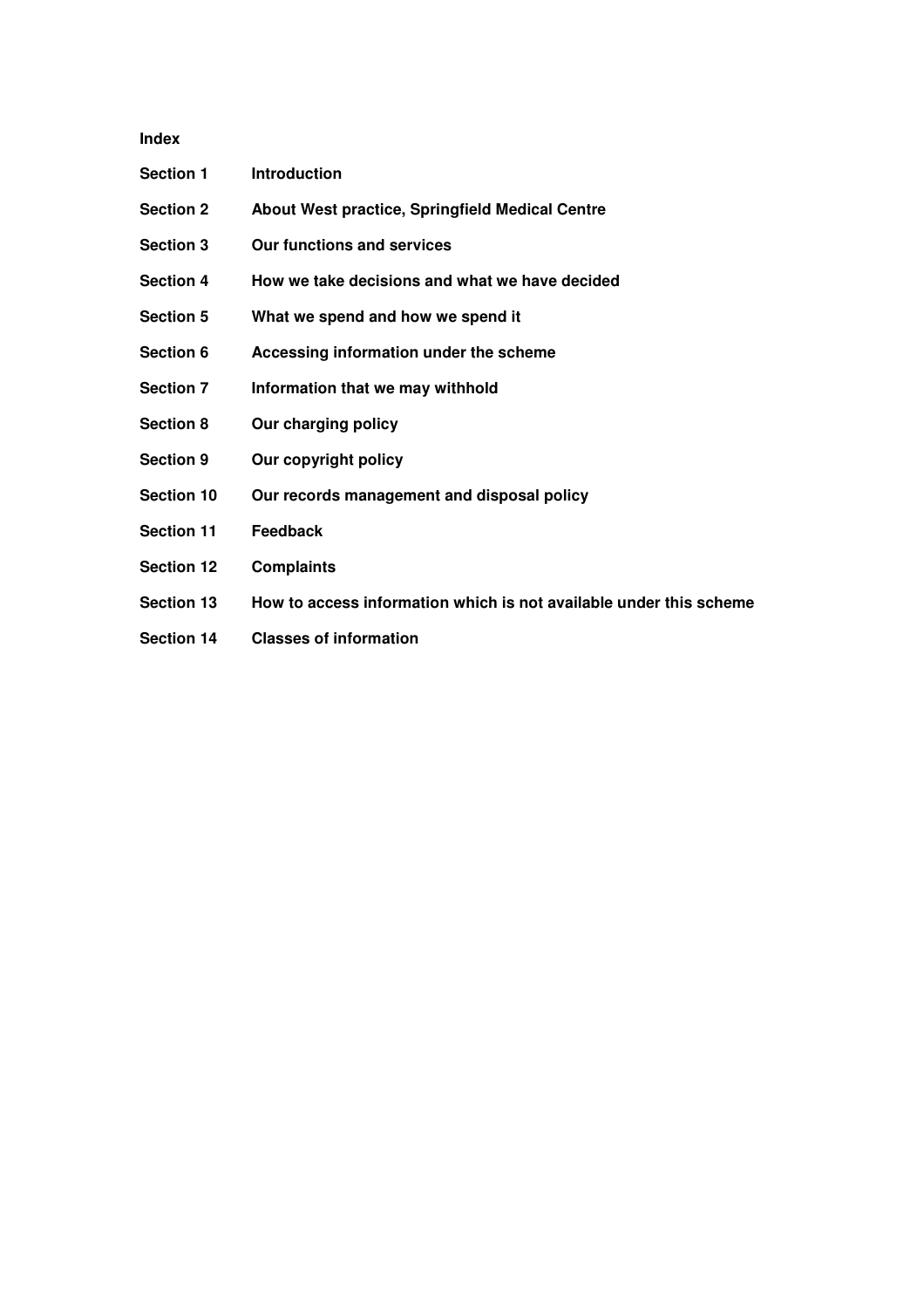# **Section 1: Introduction**

The Freedom of Information (Scotland) Act 2002 requires Scottish public authorities to produce and maintain a publication scheme. Authorities are under a legal obligation to:

- Publish the classes of information they make routinely available
- Tell the public how to access the information and what it might cost

West Practice, Springfield Medical Centre has adopted the Model Publication Scheme 2014 produced by the Scottish Information Commissioner. The scheme has the Commissioner's approval until 31 May 2018.

You can see the model publication scheme on the Commissioner's website at www.itspublicknowledge.info/mps or by contacting us at the address provided below.

The purpose of this Guide to Information is to:

- allow you to see what information is available (and what is not available) in relation to each class
- state what charges may be applied
- explain how you can find the information easily.
- provide contact details for enquiries and to get help with accessing the information
- explain how to request information we hold that has not been published.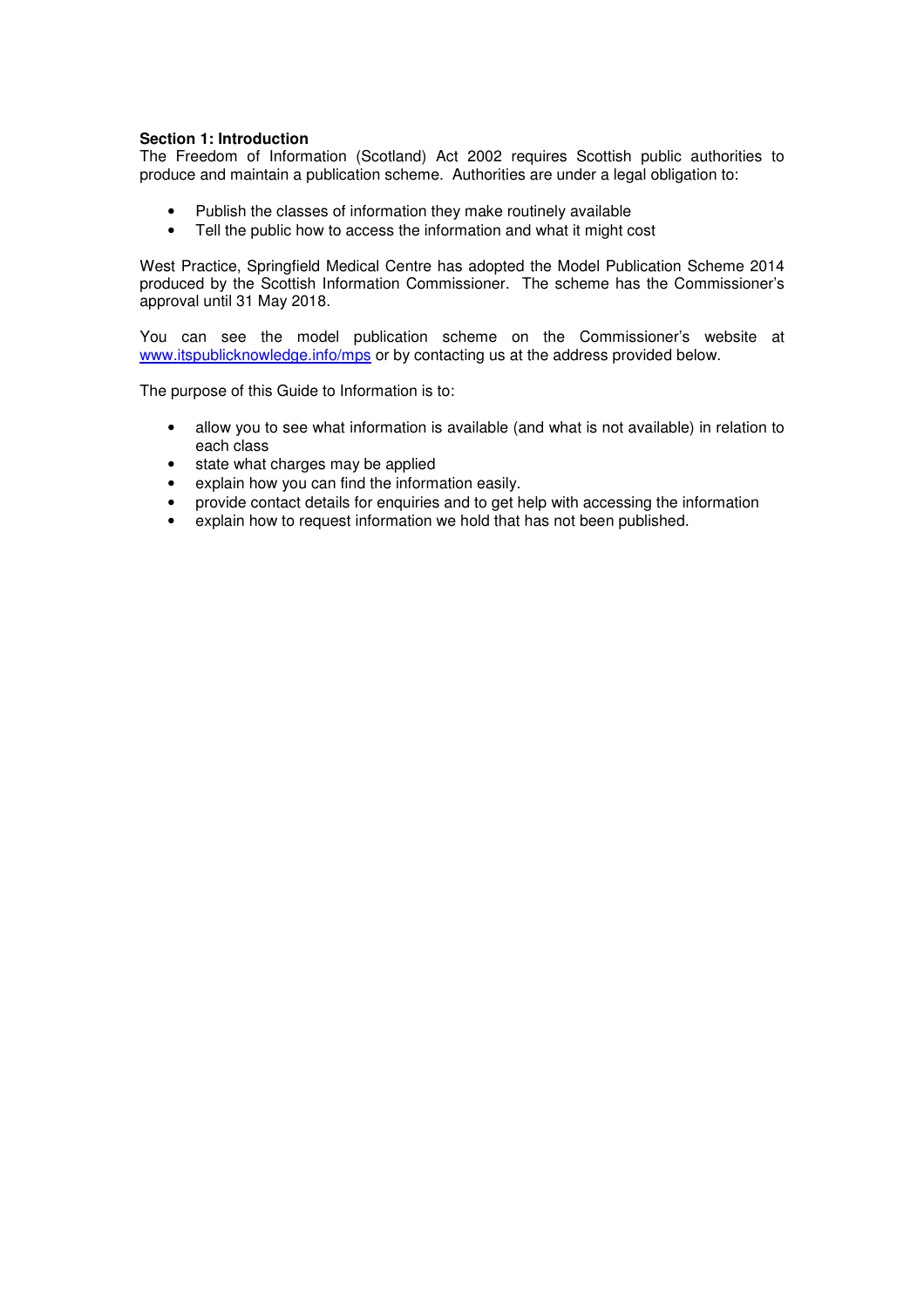# **Section 2: About West Practice, Springfield Medical Centre**

#### **General information**

West Practice Springfield Medical Centre 30 Ponderlaw Street Arbroath DD11 1ES

Telephone 01241 870307<br>Fax 01241 432482 01241 432482 District Nurses 01241 432484 Health Visitors 01241 430303

Website www.springfieldwest.co.uk

At the date of publication, the practice team compromised of the following:-

**DOCTORS** Dr Graeme Sutherland Dr Rebecca Wheater Dr Giles Ledlie Dr Andrew Forrester

PRACTICE MANAGER Gillian Linnen

# PRACTICE NURSES

The practice has a Senior/Lead Practice Nurse, three Practice Nurses and two Health Care **Assistants** 

# PRACTICE ADMINISTRATION TEAM

The administration team compromises of a Senior Receptionist plus 7 reception staff who cover administrative, secretarial and reception duties.

The practice opening hours are 8am – 6pm Monday to Friday with the exception of Public Holidays, closures for Protected Learning Time and extensions for Extended Hours. We are closed every Wednesday between  $1 - 2$ pm for staff training and development.

When the practice is closed, medical services are provided by NHS 24 and Tayside Out of Hours by calling 111. An experienced nurse will answer your call and provide advice and support, and will arrange treatment if required. Minor injuries services are provided at Arbroath Infirmary or Ninewells Hospital in Dundee. In case of emergency, dial 999.

Concerns or complaints about the services we provide can be made directly to the practice either in person or in writing to Gillian Linnen, Practice Manager or to the NHS Board. NHS Tayside Complaints and Advice Team Ninewells Hospital. Dundee DD1 9SY Freephone 0800 027 5507 Tel 01382 660111 Email complaints.tayside@nhs.net

# **Constitution**

This GP practice is constituted under the National Health Services (Scotland) Act 1978 and is contracted by NHS Tayside to provide primary medical services under GMS.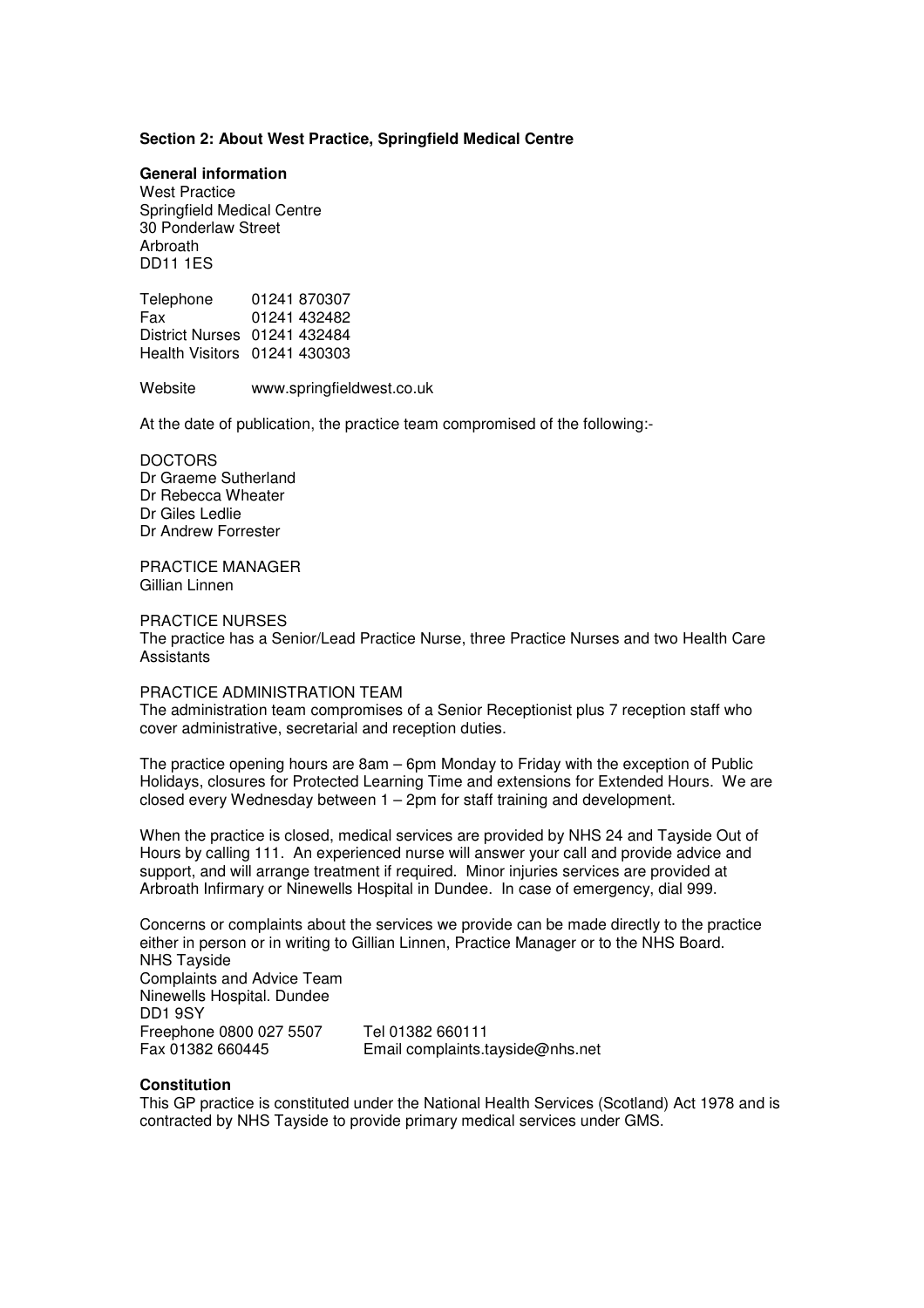#### **How the practice is run**

The GPs are Partners in the Business. They delegate the day-to-day running of the Practice to their Practice Manager. The GP Partners employ the Practice Manager, the Practice Nursing Team and the Practice Administration Team.

The GP Partners work together to make strategic and operational decisions about the functions and delivery of services in the Practice.

The GP Partners meet regularly to undertake strategic planning, discuss and agree strategic and operational changes. They meet with the Practice Manager and Lead Practice Nurse regularly for operational planning, discuss and agree strategic and operational changes. The Administrative and Practice Nursing teams are involved in discussion of changes affecting their working practices. The GP partners meet with the wider multi-disciplinary team to discuss patient care of specific patients current to their needs.

Under our contract of services with the NHS Tayside we are obligated to meet the requirements of this contract and must provide information to support this to the NHS board. The practice is audited by Practitioners Services Division under Payment Verification processes which assess that payments made to practices are correct. PSD is responsible for providing assurance to NHS boards that the payments made on their behalf to GP practices are accurate and valid. The work conducted under Payment Verification includes patient registration checks, documentary checks, trend analysis, and practice visits.

General practitioners have a duty of care to their patients and are registered with the General Medical Council and follow the standards and good medical practice guidelines laid down by the GMC, including the requirements set out in the GMC guidance *Duties of a Doctor*  (http://www.gmc-uk.org/guidance/good\_medical\_practice/duties\_of\_a\_doctor.asp).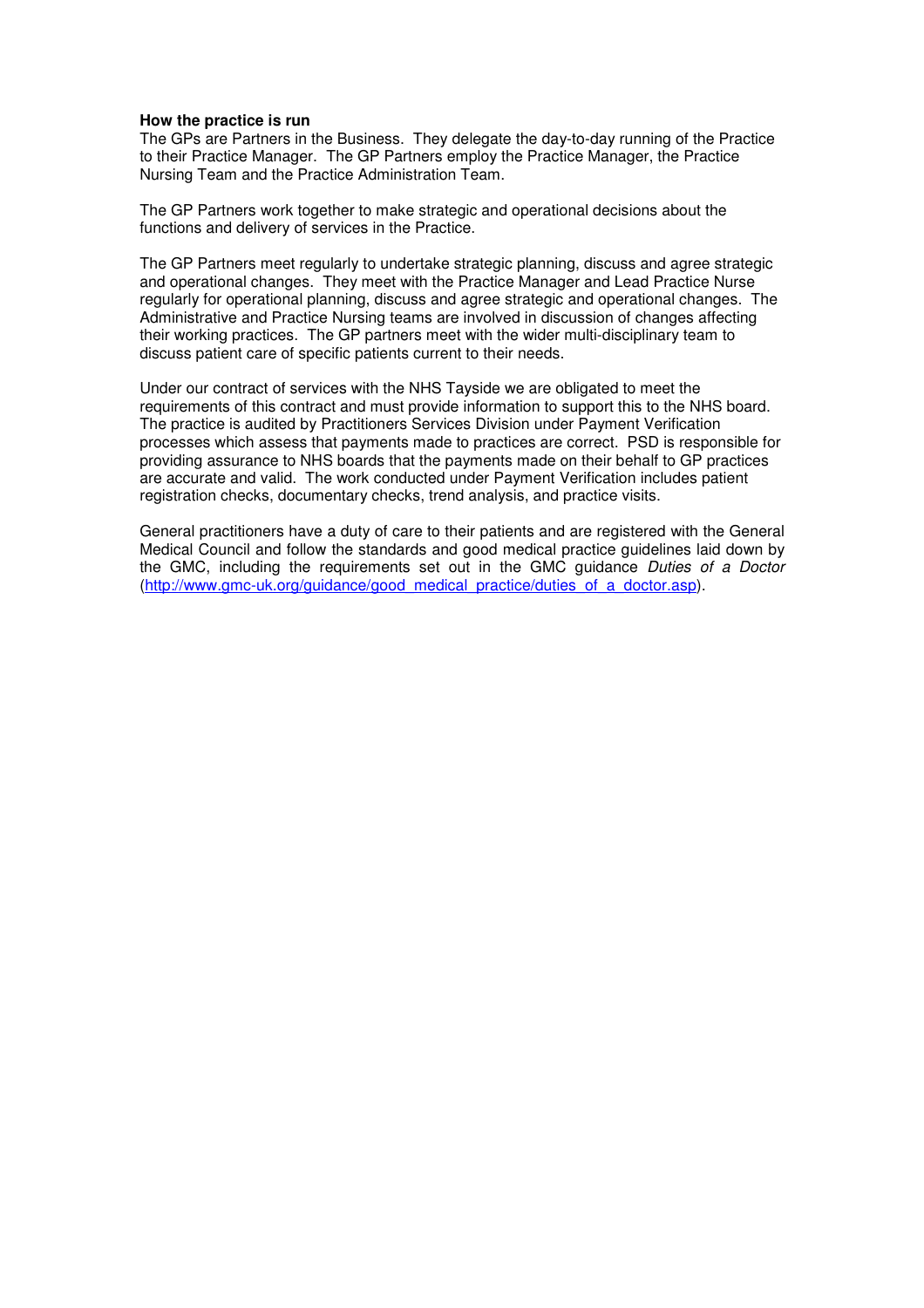#### **Section 3: Our functions and services**

NHS Boards contract with GP practices to provide primary care services to patients. West Practice, Springfield Medical Centre holds a General medical Services contract with NHS Tayside. Under this contract we provide primary medical services to patients that reside within our practice area which includes Arbroath and the geographical surrounding area. A map showing the Practice area boundary can be found on our website or is available on request.

GP contractors Drs Sutherland, Wheater, Ledlie and Forrester, hold the contract for services with the NHS board and are responsible for fulfilling the obligations of the contract. The General Medical Services (http://www.legislation.gov.uk/ssi/2004/115/made) Regulations outline our responsibilities under our contract. The payment arrangements under our contract are contained in the GMS: Statement of Financial Entitlements (the current year's SFE can be found on the NHS Scotland website

http://www.show.scot.nhs.uk/publications/publication.asp)"].

This practice participates in the Quality and Outcomes Framework. Funding under the QOF is dependent on achievement against a variety of clinical and non-clinical indicators.

This practice aims to take account of NHS Quality and Improvement Scotland standards and guidance, Scottish Intercollegiate Guidelines Network (SIGN) guidelines relevant to general practice, and Scottish Government Health Directorates service strategies and frameworks.

Under our contract with NHS Tayside we provide a range of services to our patients, including: general primary medical services, child health surveillance, baby clinic, contraceptive services, maternity medical services, minor surgery services, obstetric services, immunisation services, palliative care enhanced service, extended hours services, cervical cytology, disease management clinics for diabetes, hypertension, heart disease, asthma, COPD, stroke, immunisations, monitoring of disease modifying drugs, travel clinic, treatment room, alcohol screening, nursing home services, extended hours. Other services available locally carried out by NHS colleagues include community psychiatry, counselling, dietetics, drug problems, psychotherapy, podiatry and smoking cessation. It is important to note that this range of services may be subject to change and may not always be available.

To provide you with the care you need we hold details of your consultations, illnesses, tests, prescriptions and other treatments that have been recorded by anyone involved in your care e.g. GP, Practice Nurse, Health Care Assistant. This may be stored on paper or electronically on computer files by practice staff.

We may need to disclose information to other health professionals involved in your care, such as when your GP refers you to a specialist at hospital we will send relevant details about you in a letter. Our practice also participates in regional and national screening programmes such as cervical cytology service and your basic details will be given to allow them to send you an invitation.

We need to use some information for administrative purposes in order to receive payment for services provided. Basic details go to the NHS Tayside and to the Common Services Agency for the Scottish Health Service. These organisations have a role in protecting funds and are authorised to check that payments are being made properly. We must co-operate with these checks and the disclosure of data is a necessary part of our provision of healthcare services.

Sometimes we participate in studies to allow us to improve our services and we ensure that patients cannot be identified from any information given in these circumstances.

We are also sometimes involved in research and the teaching of students and other health professionals. We will not use or disclose any personal health information for these purposes unless you have been informed and have given consent to allow us to do so.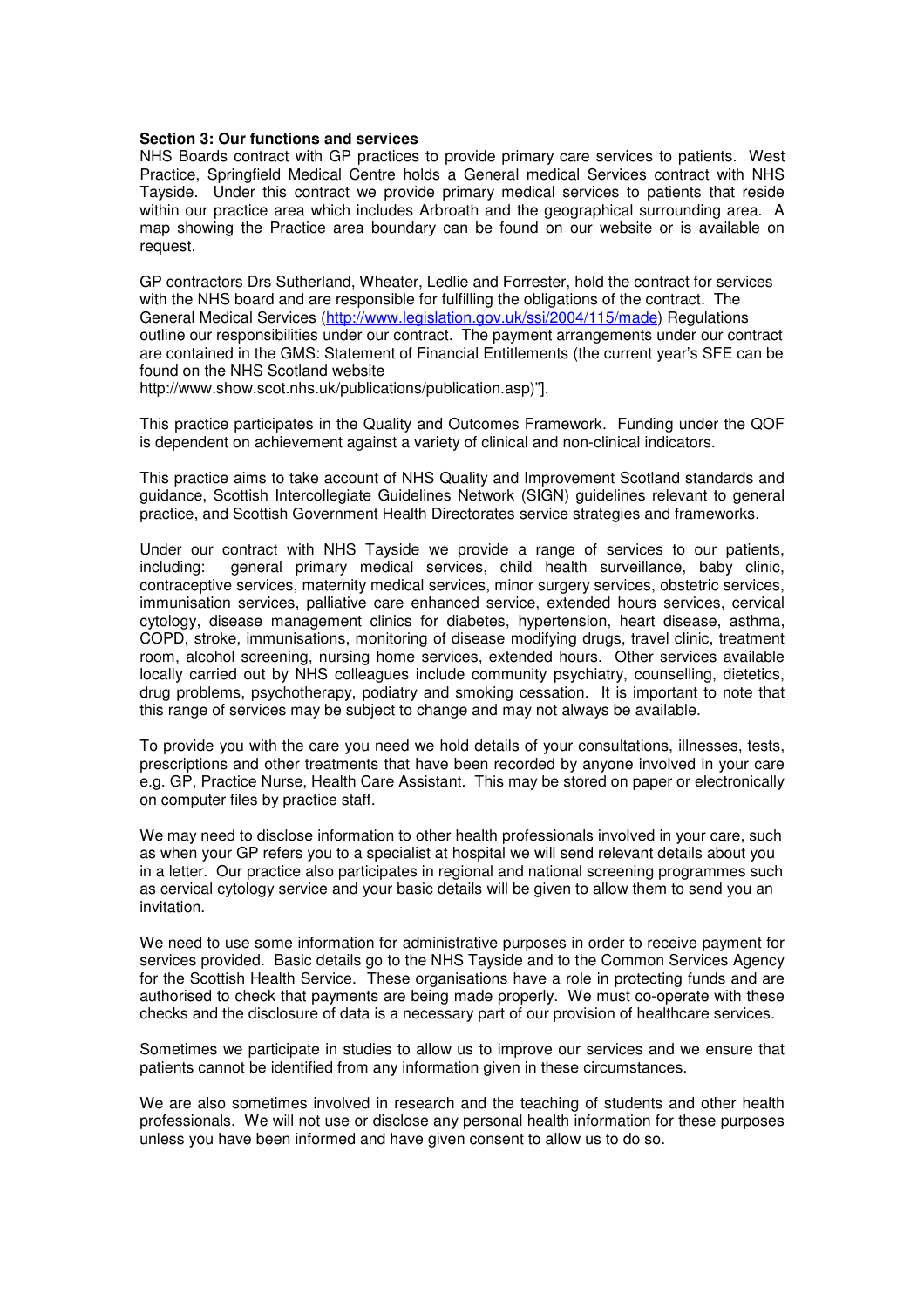Where you need a service jointly provided with a local authority we will seek your permission before giving them your details.

Sometimes we are required by law to pass on information e.g. the notification of births, deaths and certain disease or crimes to the government is a legal requirement.

Our use of your personal health information is covered by a duty of confidentiality and is regulated by the Data Protection Act. This Act gives you a right to access the information we hold about you. Should you wish to view your health records please enquire at reception or write to the Practice Manager.

Everyone working for the NHS has a legal duty to keep information about you confidential and adheres to a Code of Practice on Protecting Patient confidentiality. Further information on this can be found at www.nhsis.co.uk/confidentiality. Anyone who receives information from us is also under a legal duty to keep it confidential.

If you are moving between Practices, there are secure procedures in place for transferral of GP Health records. Further information is available on: www.psd.scot.nhs.uk/doctors/transfer\_of\_gp\_health\_records\_faqs.html

#### INTERPRETER SERVICES

Should you require the uses of an interpreter, please let us know of your need. We will be able to arrange through NHS Tayside for either telephone or face-to-face-interpretation. The service can be used for those who do not speak English, and for those who find it difficult to hear or be understood. We can make documents available in Braille if requested via the same NHS service.

The following doctors speak languages other than English:-

| Dr Wheater | Proficient French and basic German |
|------------|------------------------------------|
| Dr Ledlie  | Basic French and German            |

#### BOOKING AN APPOINTMENT

Book In Advance: You may book up to 3 months in advance to see any GP or Practice Nurse allowing you to plan ahead or arrange time off work.

Book 'On the Day': 50% of our appointments can be booked 'on the day' and become available from 8am. You can phone or call in at the surgery to book.

Book Online: A new service allowing patients to book and cancel GP appointments online. Please contact the practice for details of how to register for this service.

Telephone Consultations: You may book a telephone consultation with a GP or Practice Nurse if you have a question or need telephone advice, or if you feel a face to face consultation is not necessary. Please phone before 10.30am to request your phone consultation and we will arrange for the GP or Practice Nurse to call you back.

Patients with urgent problems will be seen on the same day. If the GP of your preference is not available you will be offered an appointment with one of the other partners. We aim to ensure that anyone contacting the surgery has access to a GP, nurse or other health care professional within 48 hours in accordance with their clinical need. If you are unable to keep an appointment please let us know. Missed appointments not only waste the GP and other staff's time but prevent another sick patient from seeing a doctor sooner.

#### HOME VISITS

If you are unable to attend the Centre, the GP may be willing to visit you at home. To request a home visit please try and call us before 10.30am. The receptionist will ask about your request to ensure that serious illnesses are given priority.

#### REPEAT PRESCRIPTIONS – PLEASE ALLOW 48 HOURS FOR PROCESSING

To re-order a repeat prescriptions please complete the re-order form which is attached to the prescription and either send, fax, e-mail or hand in to the surgery. We regret we cannot take telephone requests for repeat prescriptions.

Your prescription can be forwarded directly to a chemist or posted to you if a stamped addressed envelope is provided. The prescription e-mail address is:

springfieldwest.tayside@nhs.net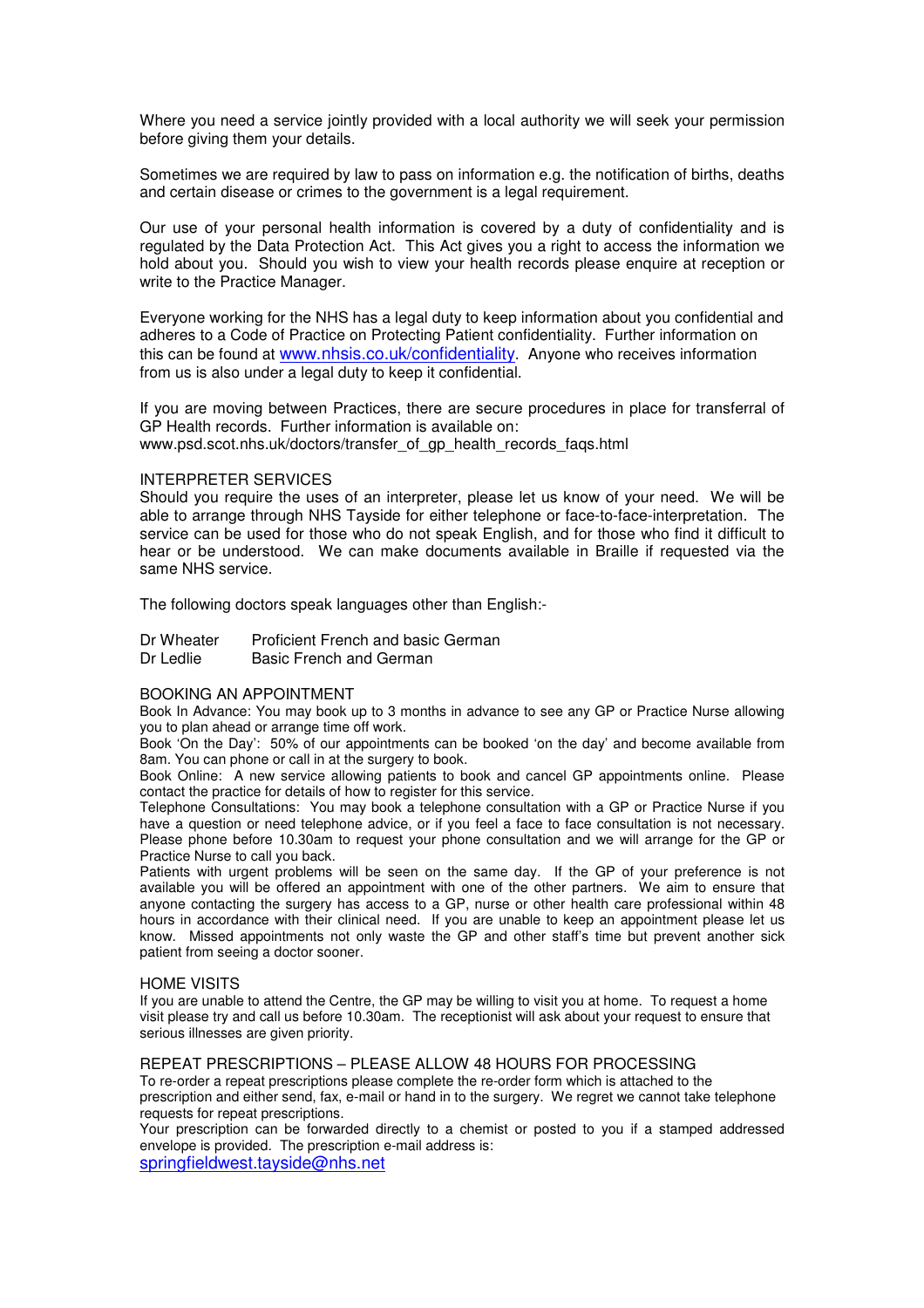# HOW TO REGISTER WITH THE PRACTICE

If you wish to register with the practice we will require some information. If possible, please bring your Registration Card (Form GP4) if you have one. You will be asked to complete the details and sign the form. If your card is not available you will be asked to complete a registration request form.

All new patients are also asked to complete a patient questionnaire giving us some information about your past medical history, and you will be invited to make a registration appointment to meet one of the GP's. We also request that you bring a sample of urine to your first appointment.

Your registration will be with the practice rather than a specific doctor however you may request to see any doctor within the practice. If you express a preference we will record that preference in your medical records.

PRACTICE OPENING HOURS

The practice is open Monday – Friday 8am – 6pm

We are closed every Wednesday between 1 – 2pm for staff training and development and on Public Holidays and staff training days.

Every Tuesday 2 GP's run evening extended surgeries with pre-booked appointments from 6 – 7.10pm. No other enquiries can be dealt with at this time.

#### **Section 4: How we take decisions and what we have decided**

The practice team members meet regularly to discuss issues and make decisions in the following areas:

- Strategic planning and Operational Issues
- Practice Organisational and Financial Management
- **Prescribing**
- Education and Continuous Professional Development

The decision makers are:

| <b>Practice Management:</b> | all partners in the practice, practice manager, office manager<br>and lead practice nurse |
|-----------------------------|-------------------------------------------------------------------------------------------|
| <b>Education:</b>           | depending on topic may be all partners, practice manager, all<br>nurses or all together   |
| Prescribing:                | all doctors in the practice, practice pharmacist, non medical<br>prescribers              |

The administrative and practice nursing teams are involved in discussion of changes affecting their working practices. The GP partners meet with the wider multi-disciplinary team to discuss patient care of specific patients current to their needs. Formal meetings are minuted.

The Practice is keen to encourage feedback from our patients. This can be done via our website, or by speaking to our Practice Manager.

A copy of Practice policies that impact on patient care can be requested from the Practice. Please see *Section 14 – Classes of information* for further details.

Please see *Section 14 – Classes of information* for further details.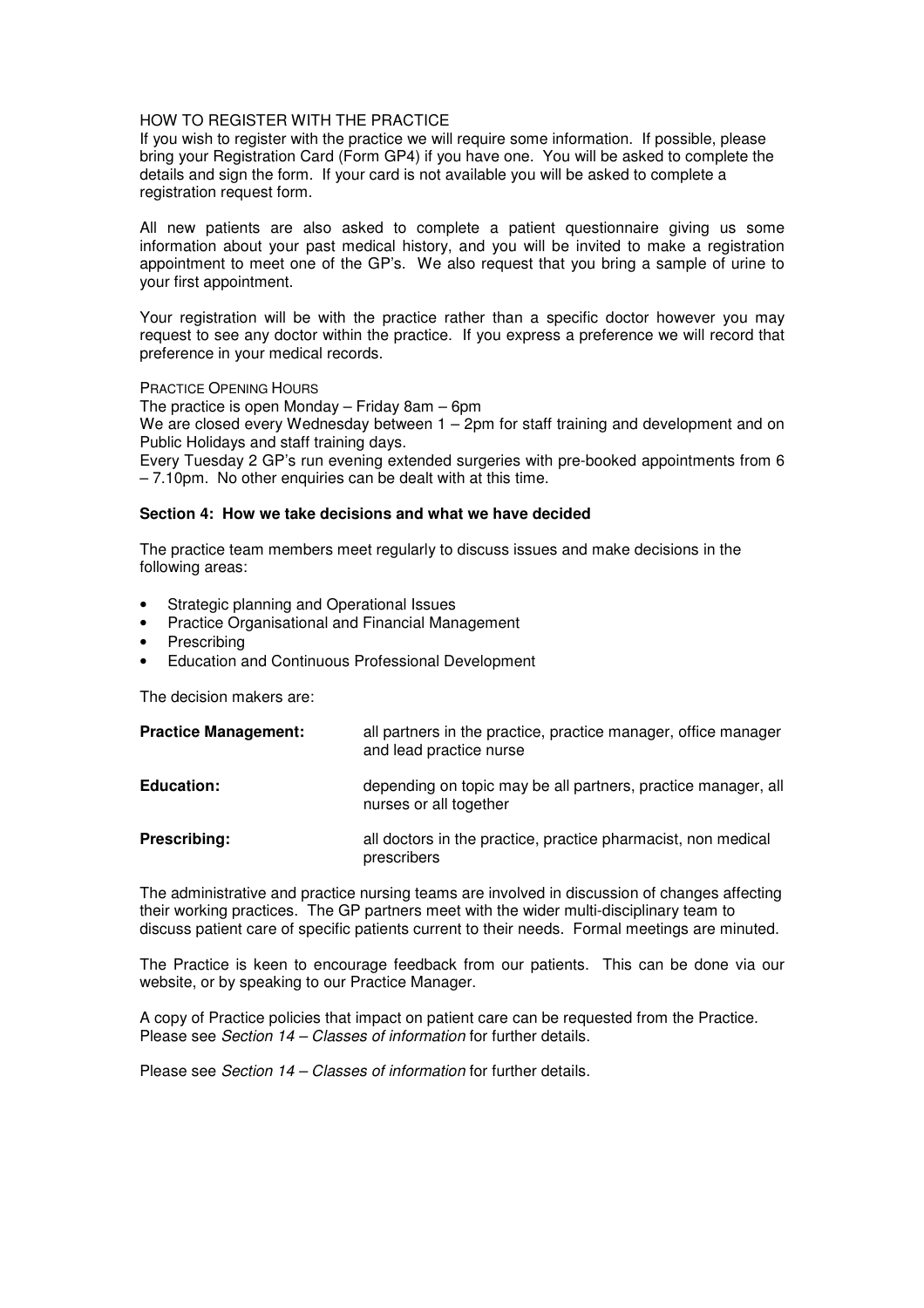# **Section 5: What we spend and how we spend it**

West Practice, Springfield Medical Centre receives funding from NHS sources to provide NHS services to patients. We do not charge patients for NHS services. Details of our NHS funding can be requested from the practice, please see *Section 14 – Classes of information* for further details.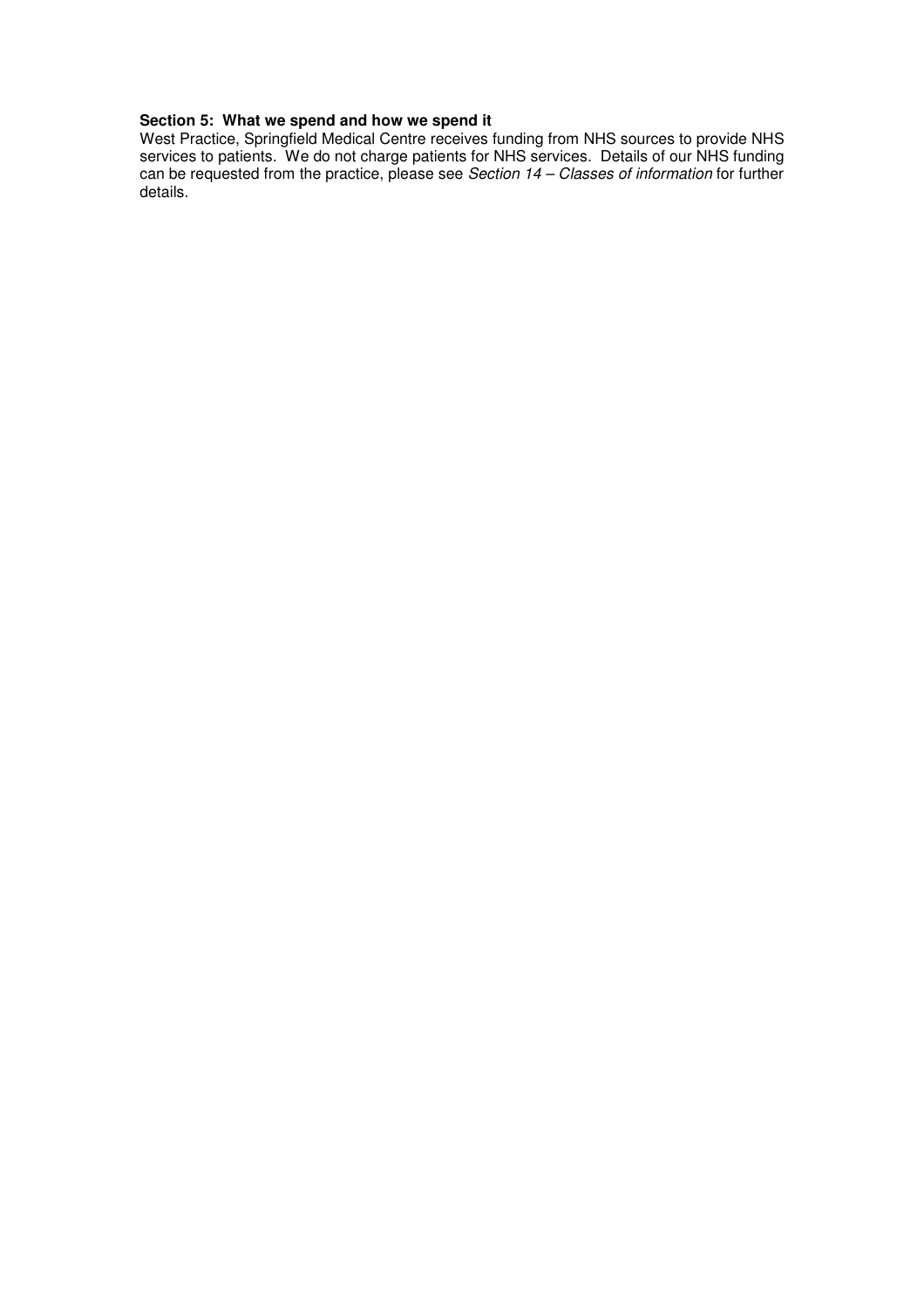# **Section 6: Accessing information under this scheme**

Information available under our guide to information will normally be available through the routes described below. *Section 14 – Classes of Information* provides more details on the information available under the scheme, along with additional guidance on how the information falling with each "class" may be accessed.

#### **Online**

Most of the information listed in our publication scheme is available from our practice website at www.springfieldwest.co.uk. If you have difficulty accessing information online please contact us by an alternative route.

#### **By email**

You can request the information you seek by email at gillian.linnen@nhs.net, wherever possible. When requesting information from us, please provide a telephone number so we can telephone you to clarify details, if necessary.

#### **By phone**

Information can also be requested from us over the telephone. Please call 01241 870307 to request information available under this scheme.

#### **By post**

All information under the guide will normally be available in paper copy form, but please consider the impact on the environment. Please address your request to:

Gillian Linnen Practice Manager West Practice Springfield Medical Centre 30 Ponderlaw Street ARBROATH DD11 1ES

When writing to us to request information, please include your name and address, full details of the information or documents you would like to receive, and any fee payable (see *Section 6: Our charging policy* for further information on fees). Please also include a telephone number so we can telephone you to clarify any details, if necessary.

#### **Advice and assistance**

If you have any difficulty identifying the information you want to access, then please contact the practice by one of the methods listed above.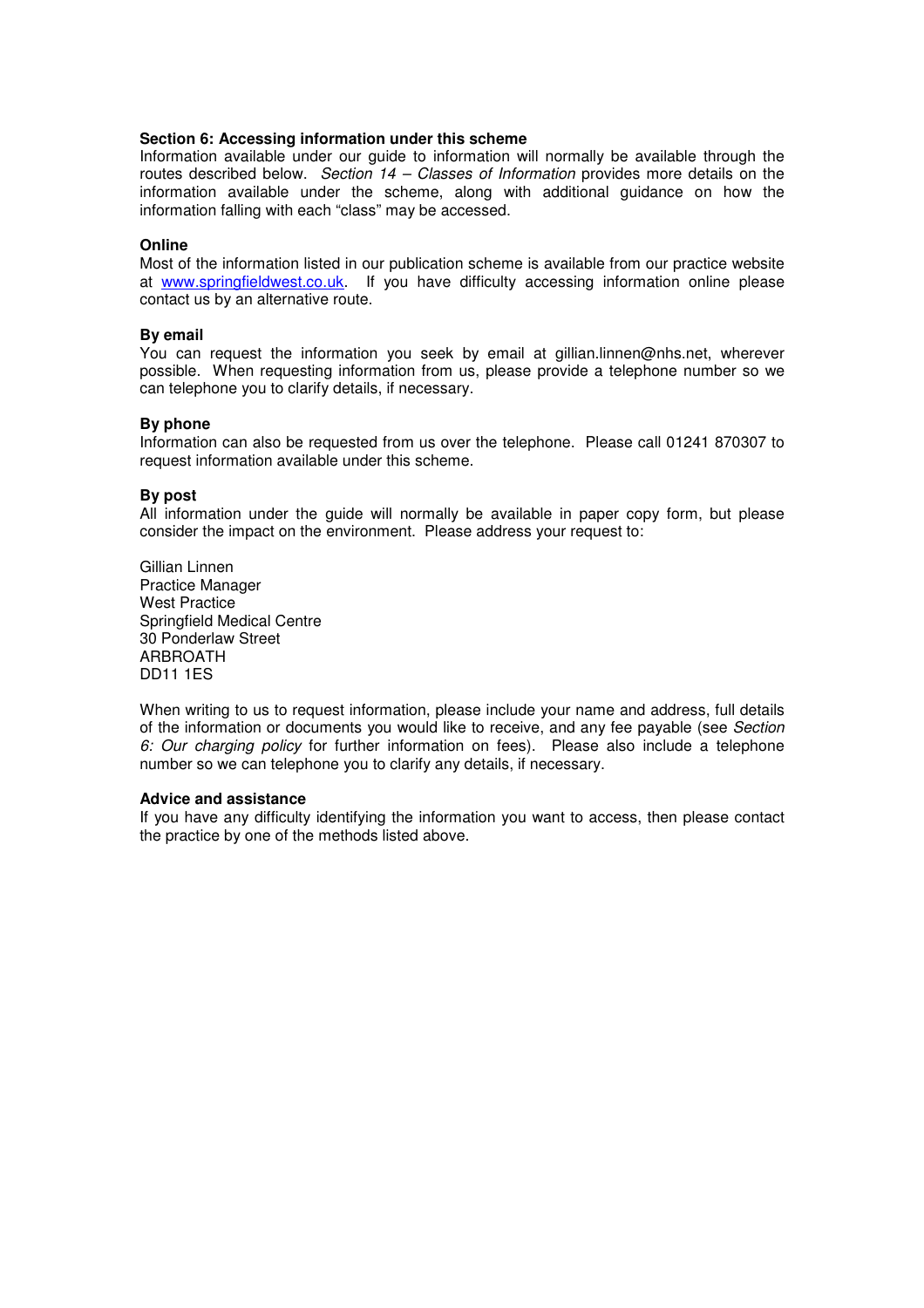# **Section 7: Information that we may withhold**

All information covered by our guide to information can either be accessed through our website or will be processed promptly and provided as soon as possible following our receipt of your request.

Our aim in maintaining this guide is to be as open as possible. You should note, however, that there may be circumstances where information will be withheld from one of the classes of information listed in *Section 14 – Classes of Information*. Information will only be withheld where permitted by The Freedom of Information (Scotland) Act 2002 (FOISA).

Information may be withheld, for example, where its disclosure would breach the law of confidentiality or harm an organisation's commercial interests. Information may also be withheld if it is another person's personal information, and its release would breach data protection legislation.

Information would not be disclosed in the following examples:

- Requests for information that is contained in patient medical records. However, you do have the right to request your own medical records, see *Section 13 - How to access information which is not available under this scheme.*
- Requests for information relating to private income of practice partners or practice staff
- Requests for financial information that would likely prejudice substantially the commercial interests of any person

Additionally, section 25 of FOISA provides an absolute exemption which allows our practice to refuse to deal with a request where the requested information is already reasonably obtainable elsewhere, even where a fee may be charged. Information provided in the publication scheme is considered reasonably obtainable.

Whenever information is withheld we will inform you of this, and will set out why it was not appropriate for that information to be disclosed. Even where information is withheld it may, in many cases, be possible to provide copies with the withheld information edited out.

If you wish to complain about any information which has been withheld from you, please refer to *Section 10 – Complaints*.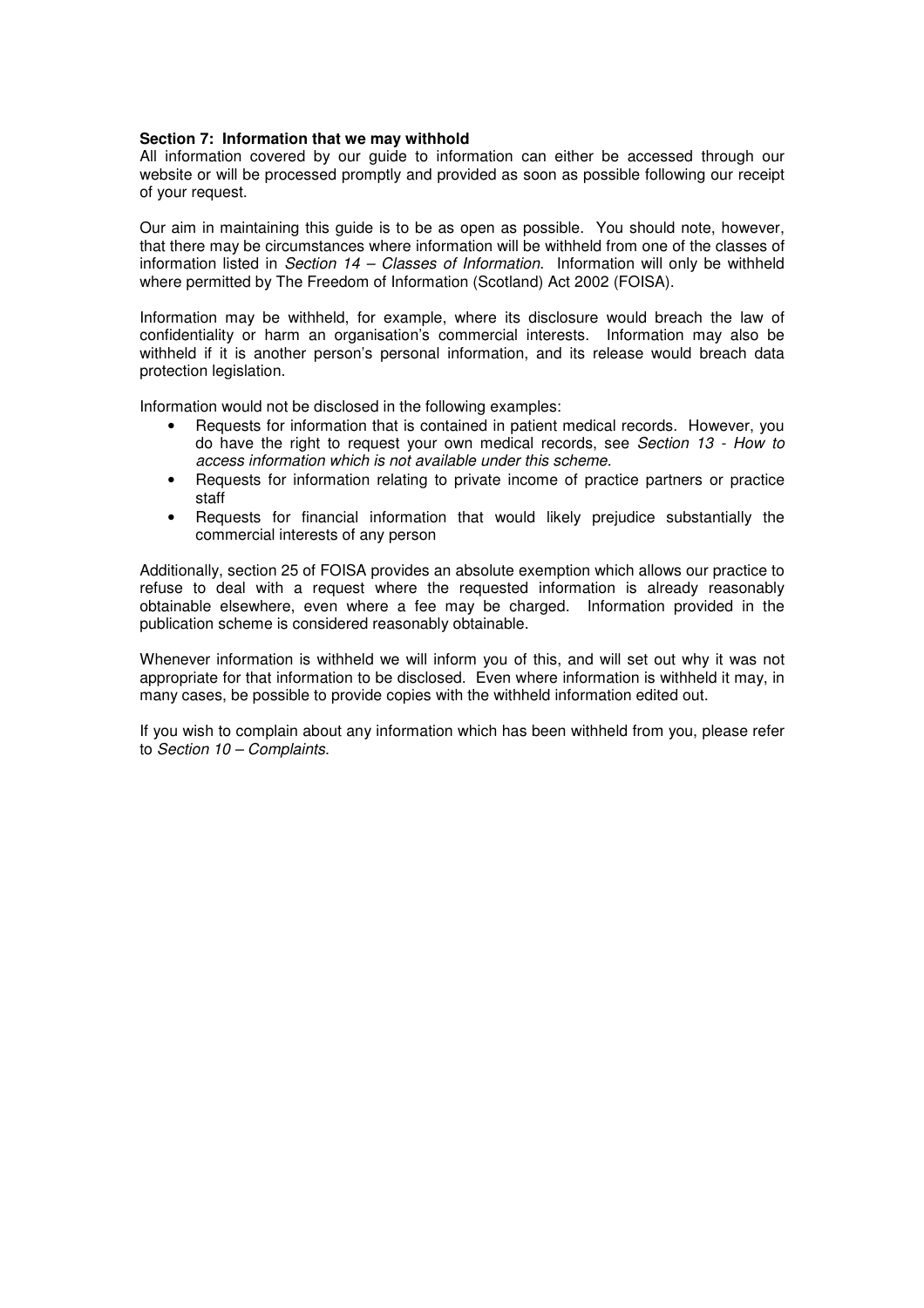# **Section 8: Our charging policy**

Unless otherwise stated in Section *14 – Classes of Information*, all information contained within our guide is available from us free of charge where it can be sent to you electronically by email.

We reserve the right to impose charges for providing information in paper copy or on computer disc. Charges will reflect the actual costs of reproduction and postage to the practice, as set out below.

In the event that a charge is to be levied, you will be advised of the charge and how it has been calculated. Information will not be provided to you until payment has been received.

#### **Reproduction costs:**

Where charges are applied, photocopied information will be charged at a standard rate of 10p per A4 paper (black and white copy) and 30p per A4 paper (colour copy).

Computer discs will be charged at the rate of £1.00 per CD-Rom.

#### **Postage cost:**

We will pass on postage charges to the requester at the cost to the practice of sending the information by first class post.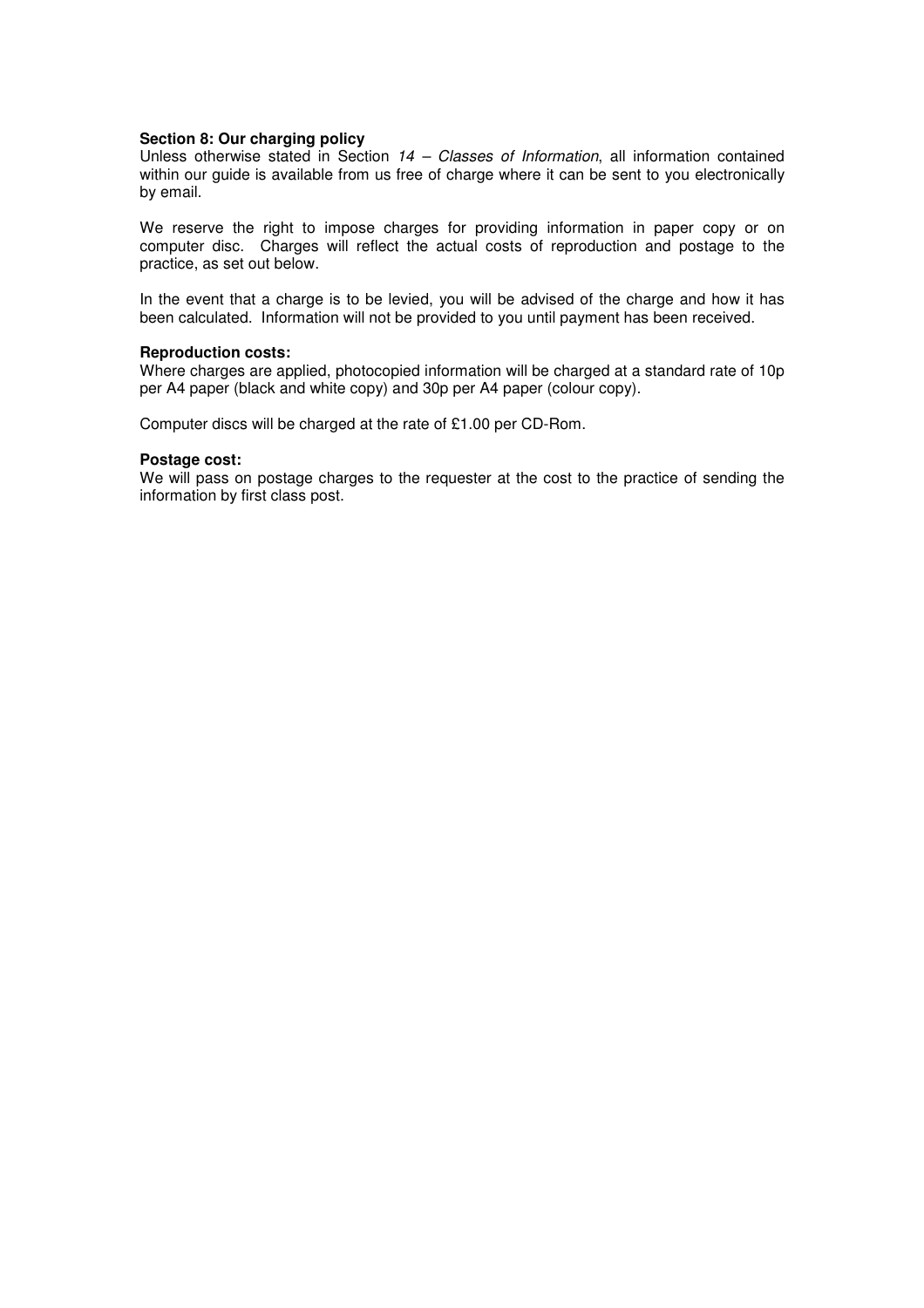# **Section 9: Our copyright policy**

West Practice, Springfield Medical Centre holds the copyright for the vast majority of information in this guide to information. All of this information can be copied or reproduced without our formal permission, provided it is copied or reproduced accurately, is not used in a misleading context, and provided that the source of the material is identified.

The guide may, however, contain information where the copyright holder is not West Practice, Springfield Medical Centre. In most cases the copyright holder will be obvious from the documents. In cases where the copyright is unclear, however, it is the responsibility of the person accessing the information to locate and seek the permission of the copyright holder before reproducing the material or in any other way breaching the rights of the copyright holder. Wherever possible, this scheme will indicate where we do not own the copyright on documents within *Section 14 – Classes of Information*.

Information about Crown copyright material is available on the website of the Queens Printer for Scotland at www.oqps.gov.uk. We can provide you with a copy of this information if you do not have internet access.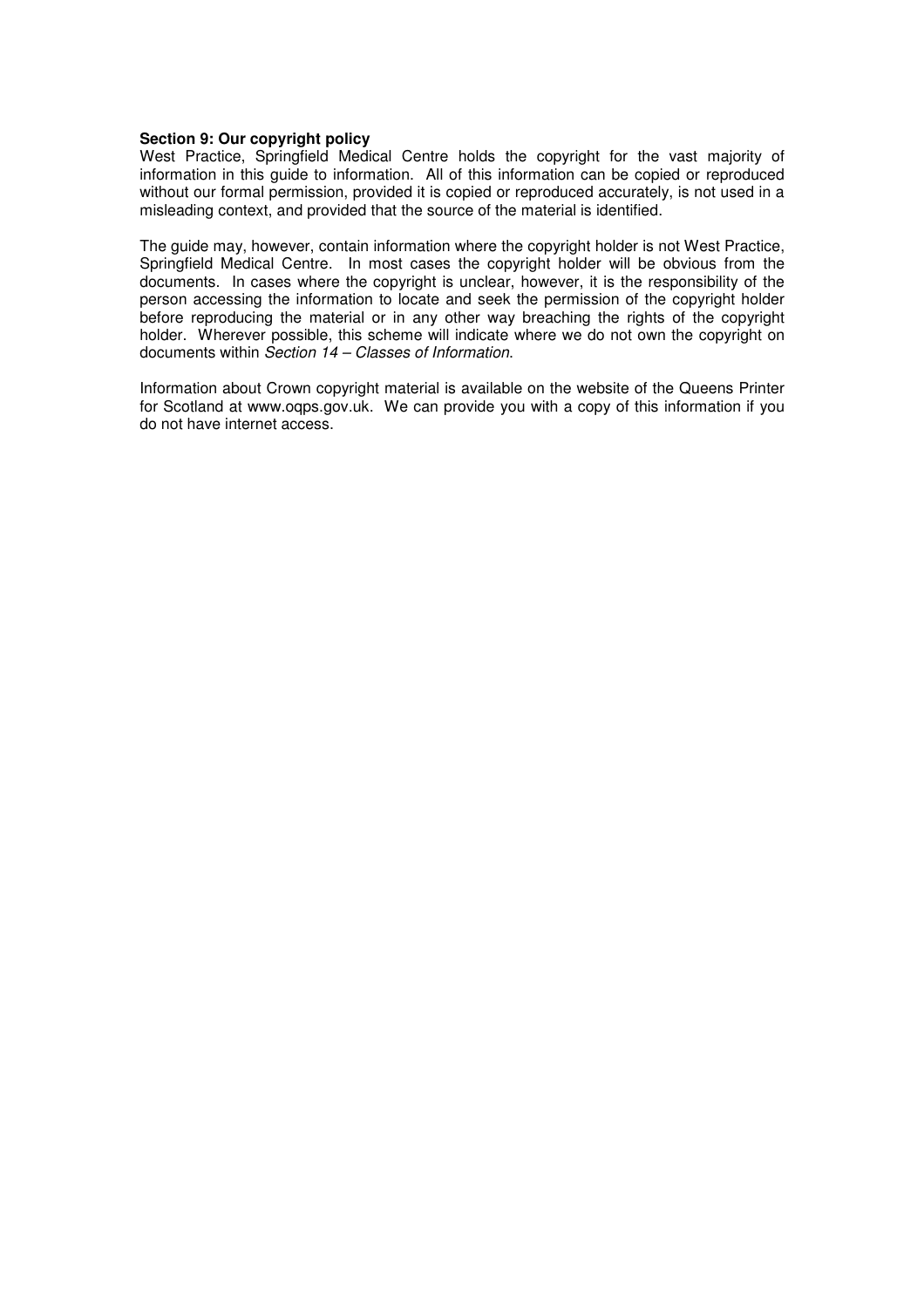#### **Section 10: Our records management and disposal policy**

All information at the West Practice, Springfield Medical Centre is held, retained and destroyed in accordance with *Scottish Government – Records Management: NHS Code of Practice (Scotland)*. Confidentiality of patient information is maintained in accordance with the *NHS (Scotland) Act 1978 Directions on the Confidentiality and Disclosure of Information: General Medical Services, Primary Medical Services Section 17C Agreements and Health Boards Primary Medical Services Contracts*. These documents are available on the NHS Scotland website (http://www.show.scot.nhs.uk).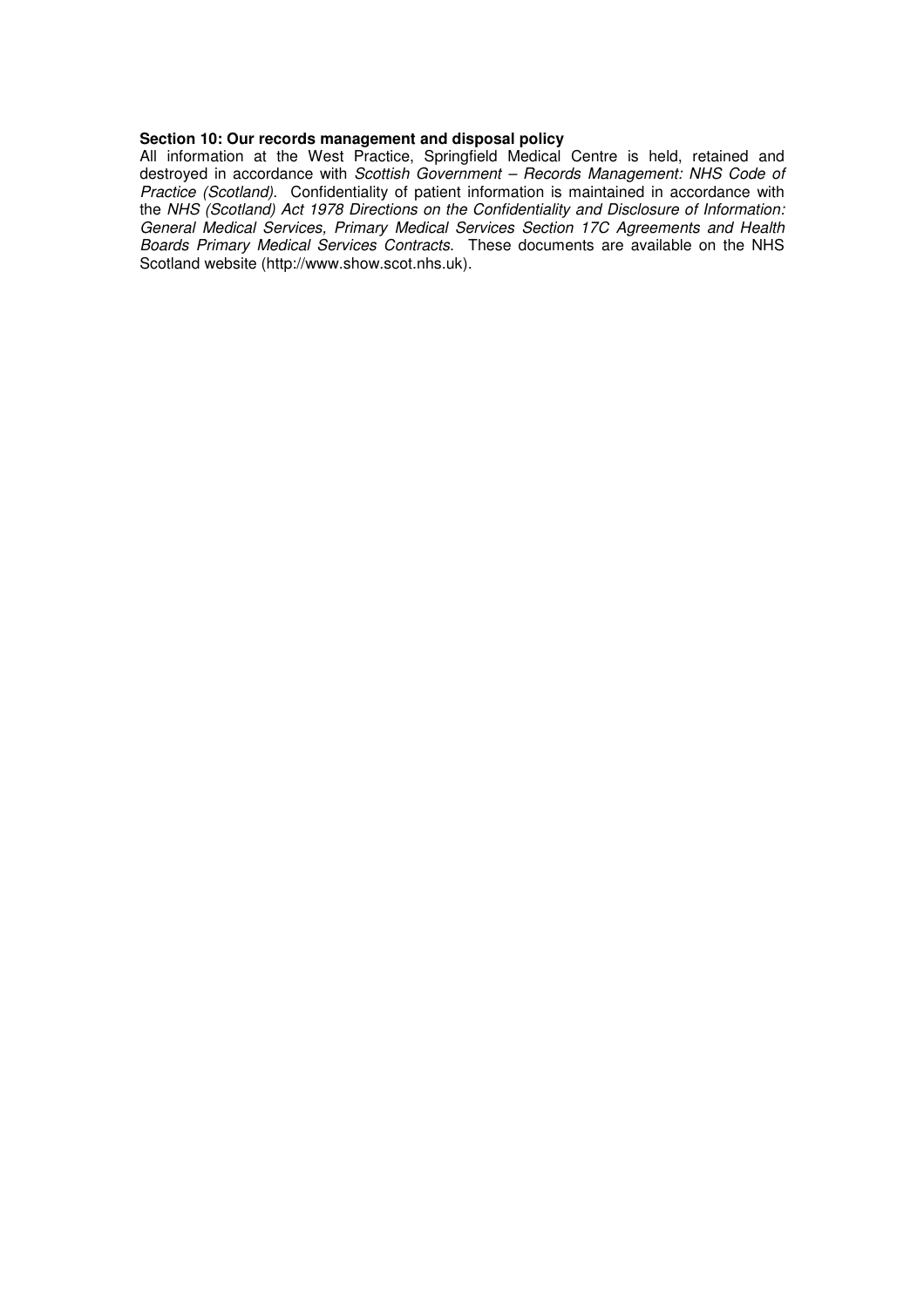# **Section 11: Feedback**

Wesdt Practice, Springfield Medical Centre is required to review our guide to information from time to time. As a result, we welcome feedback on how we can develop our guide further. If you would like to comment on any aspect of this guide to information, then please contact us. You may, for example wish to tell us about:

- other information that you would like to see included in the guide
- whether you found the guide easy to use
- whether you found the guide to information useful
- whether our staff were helpful
- other ways in which our guide to information can be improved

Please send any comments or suggestions to:-

Gillian Linnen Practice Manager West Practice Springfield Medical Centre 30 Ponderlaw Street ARBROATH DD11 1ES Email gillian.linnen@nhs.net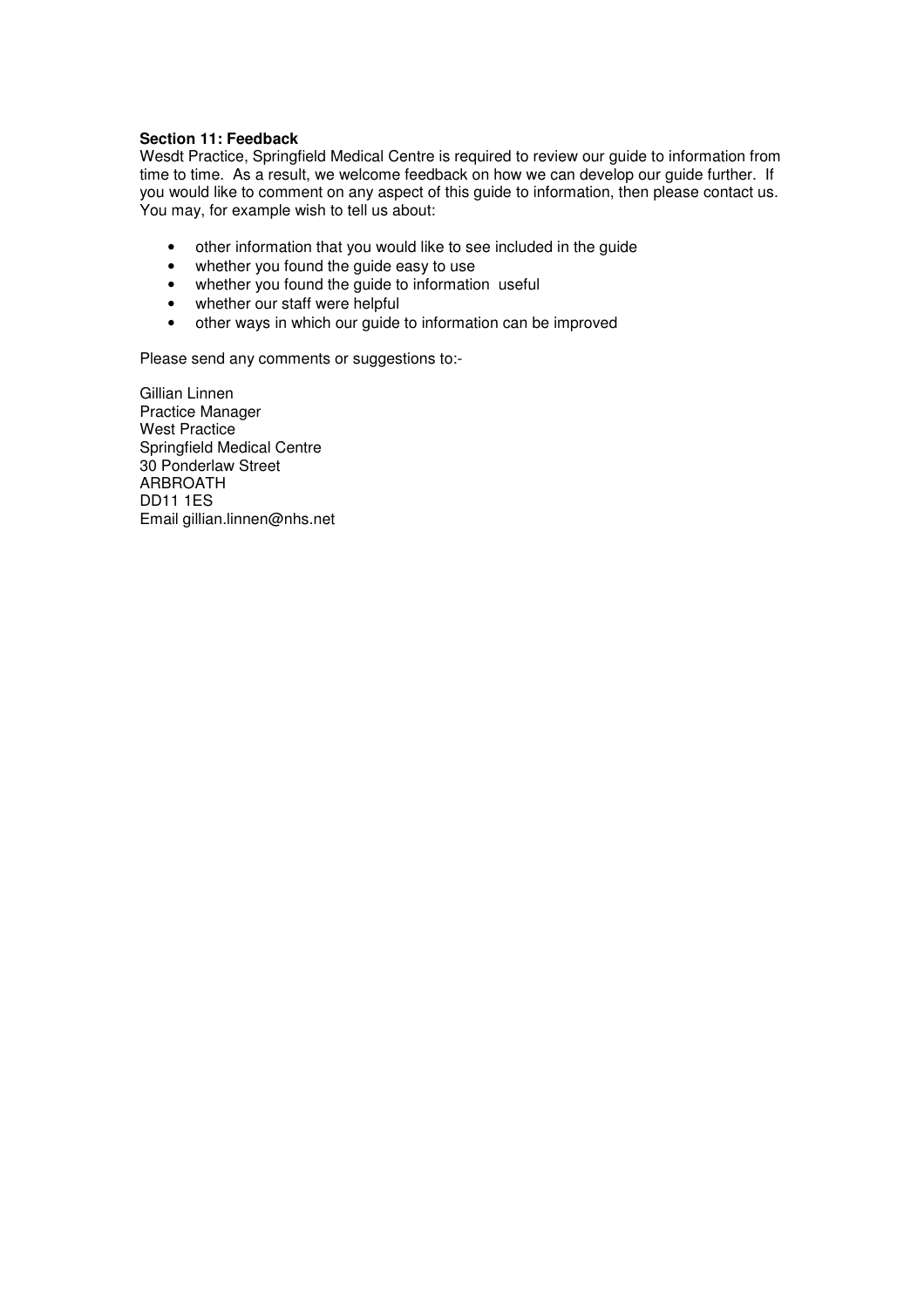# **Section 12: Complaints**

Our aim is to make our guide to information as user-friendly as possible, and we hope that you can access all the information we publish with ease. If you do wish to complain about any aspect of the guide, however, then please contact us, and we will try and resolve your complaint as quickly as possible. You can contact:

Gillian Linnen Practice Manager West Practice Springfield Medical Centre 30 Ponderlaw Street **ARRROATH** DD11 1ES Email gillian.linnen@nhs.net

Any complaint will be acknowledged within two working days of receipt and we will respond in full within twenty working days.

You have legal rights to access information under this guide and a right of appeal to the Scottish Information Commissioner if you are dissatisfied with our response. These rights apply only to information requests made in writing<sup>\*</sup> or another recordable format. If you are unhappy with our responses to your request you can ask us to review it and if you are still unhappy, you can make an appeal to the Scottish Information Commissioner.

The Commissioner's website has a guide to this three step process, and she operates an enquiry service on Monday to Friday from 9:00am to 5:00pm. The Commissioner's office can be contacted as follows:

# **Scottish Information Commissioner**

Kinburn Castle Doubledykes Road St Andrews Fife KY16 9DS

| <b>Telephone</b> | 01334 464610                      |
|------------------|-----------------------------------|
| Email            | enquiries@itspublicknowledge.info |
| Website          | www.itspublicknowledge.info       |

\*verbal requests for environmental information carry similar rights.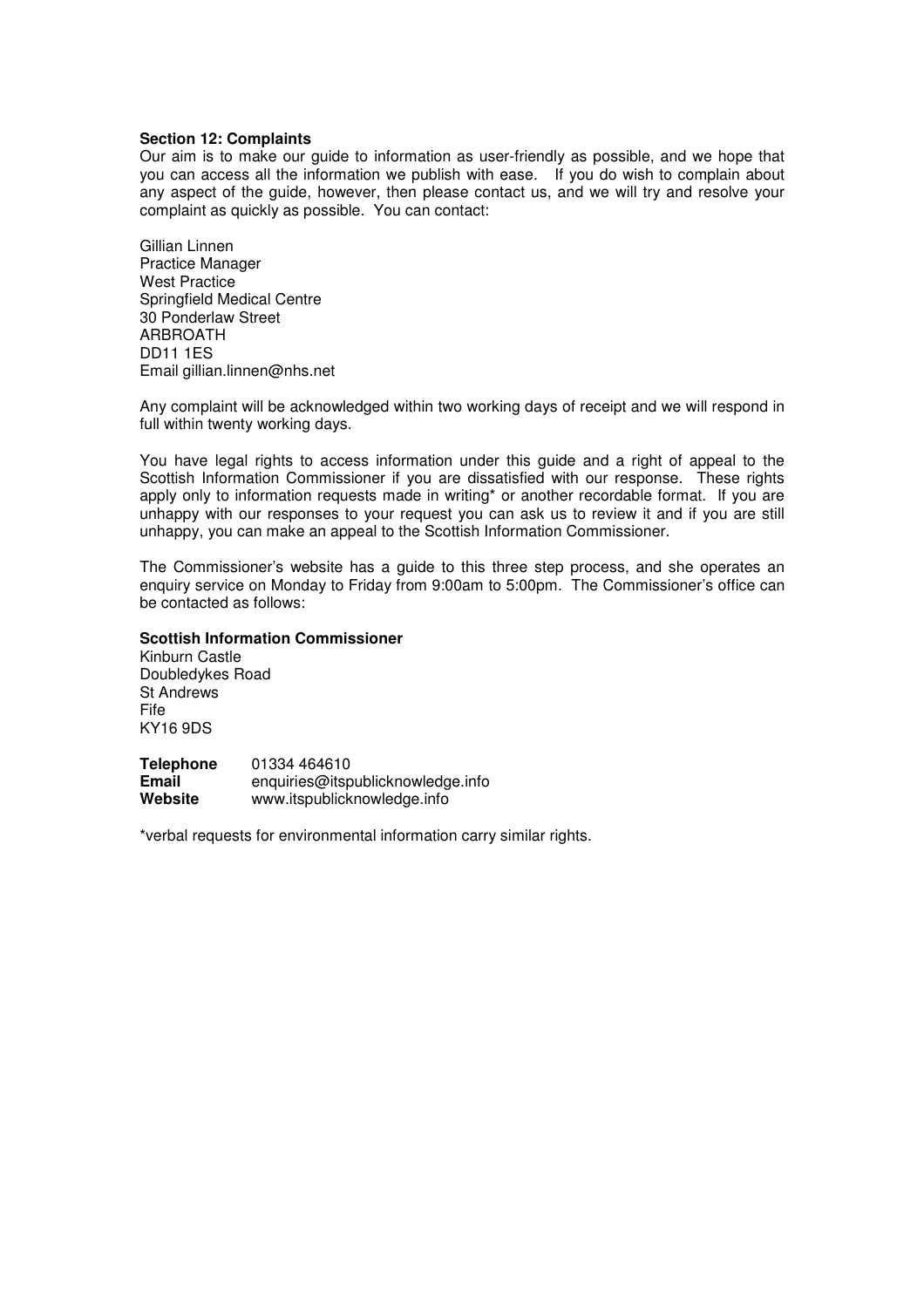#### **Section 13: How to access information which is not available under this scheme**

If the information you are seeking is not available under this guide to information, then you may wish to request it from us. The Freedom of Information (Scotland) Act 2002 (FOISA) provides you with a right of access to the information we hold, subject to certain exemptions. The Environmental Information (Scotland) Regulations 2004 (EIRs) separately provide a right of access to the environmental information we hold, while the Data Protection Act 1998 (DPA) provides a right of access to any personal information about you that we hold. Again, these rights are subject to certain exceptions or exemptions.

Should you wish to request a copy of any information that we hold that is not available under this scheme, please write to

Gillian Linnen Practice Manager West Practice Springfield Medical Centre 30 Ponderlaw Street **ARRROATH** DD11 1ES Email gillian.linnen@nhs.net

# **Charges for information which is not available under the guide**

The charges for information which is available under this quide are set out under Section  $8 -$ Our Charging Policy. Fees for information that is not available under this guide are outlined in The Freedom of Information (Fees for Required Disclosure) (Scotland) Regulations 2004. If you submit a request to us for information which is not available under the Model Publication Scheme 2014 the charges will be based on the following calculations:

# *General information requests*

- There will be no charge for information requests which cost us  $£100$  or less to process.
- Where information costs between £100 and £600 to provide you may be asked to pay 10% of the cost. That is, if you were to ask for information that cost us £600 to provide, you would be asked to pay £50, calculated on the basis of a waiver for the first £100 and 10% of the remaining £500.
- We are not obliged to respond to requests which will cost us over £600 to process.
- In calculating any fee, staff time will be calculated at actual cost per staff member hourly salary rate to a maximum of £15 per person per hour.
- We do not charge for the time to determine whether we hold the information requested, nor for the time it takes to decide whether the information can be released. Charges may be made for locating, retrieving and providing information to you.
- In the event that we decide to impose a charge we will issue you with notification of the charge (a fees notice) and how it has been calculated. You will have three months from the date of issue of the fees notice in which to decide whether to pay the charge. The information will be provided to you on payment of the charge. If you decide not to proceed with the request there will be no charge to you.

#### *Charges for environmental information*

We do not charge for the time to determine whether we hold the information requested, nor for the time it takes to decide whether the information can be released.

In the event that we decide to impose a charge we will issue you with notification of the charge and how it has been calculated. The information will be provided to you on payment of the charge. If you decide not to proceed with the request there will be no charge to you.

Charges are calculated on the basis of the actual cost to the authority of providing the information.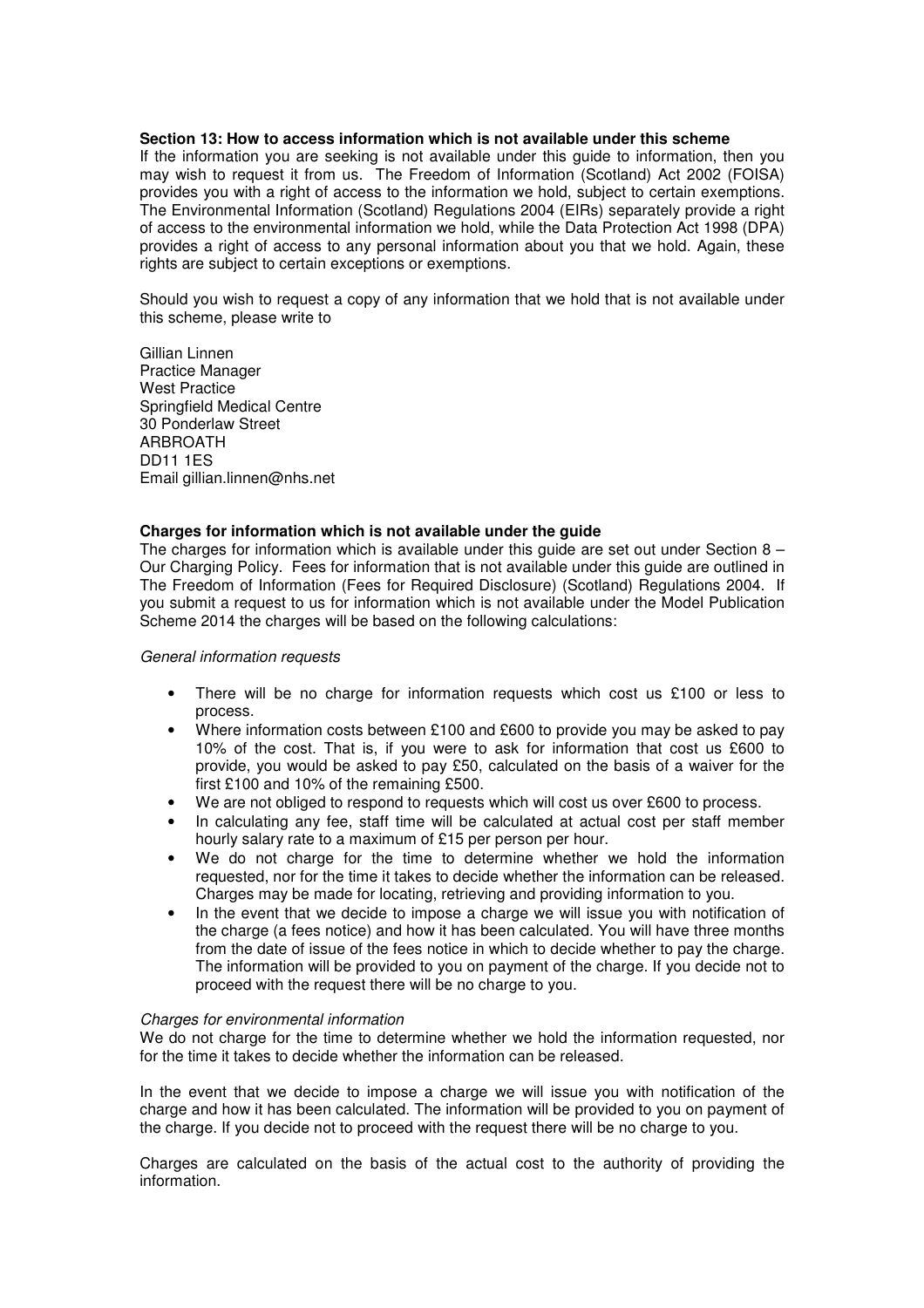- Photocopying is charged at 10p per A4 sheet for black and white copying, 30p per A4 sheet for colour copying.
- Postage is charged at actual rate for first class mail.
- Staff time is calculated at actual cost per staff member hourly salary rate to a maximum of £15 per person per hour.

The first £100 worth of information will be provided to you without charge.

Where information costs between £100 and £600 to provide you will be asked to pay 10% of the cost. That is, if you were to ask for information that cost us £600 to provide, you would be asked to pay £50 calculated on the basis of a waiver for the first £100 and 10% of the remaining £500.

Where it would cost more than £600 to provide the information to you, however, we will ask you to pay the full cost of providing the information, with no waiver for any portion of the cost.

# **Requests for your own personal data**

While you cannot request personal data under the FOISA you are entitled to request your own personal data under the DPA. Under the DPA you can request your personal information from West Practice, Springfield Medical Centre. We reserve the right to charge a maximum of £50 for requests for an individual's own personal information.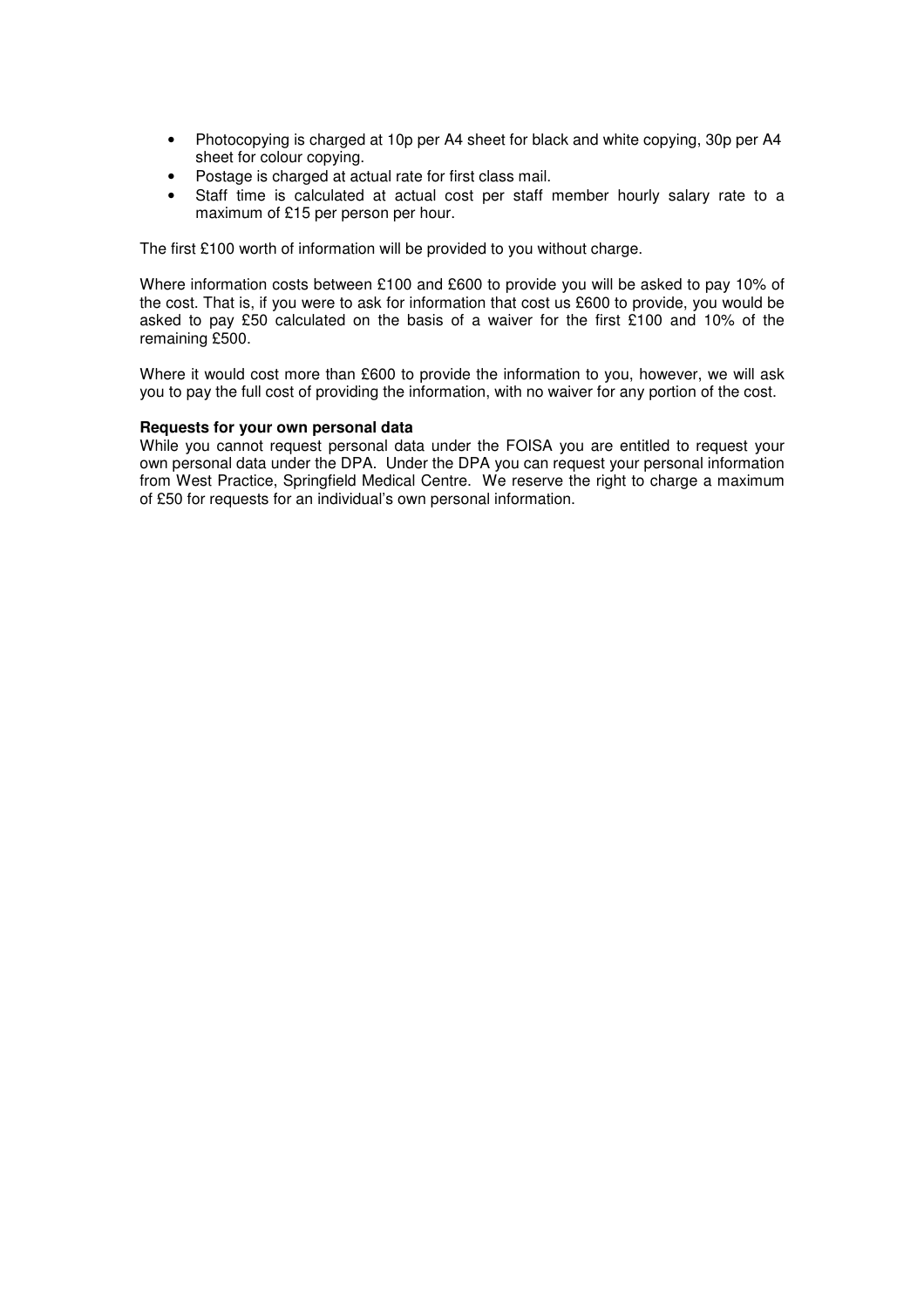# **Section 14 – Classes of information**

The Freedom of Information (Scotland) Act, 2002 requires a publication scheme to specify the classes of information the Public Authority already publishes or intends to publish. Our intention is to publish as much information as possible through our guide to information, where there is known to be public interest. However, exemptions under the Freedom of Information (Scotland) Act, 2002 may allow us to withhold some information, as indicated in *Section 7: Information that we may withhold*.

We publish information that we hold within the following classes:

Class 1: About West Practice, Springfield Medical Centre Class 2: How we deliver our function and services Class 3: How we take decisions and what we have decided Class 4: What we spend and how we spend it Class 5: How we manage our human, physical and information resources Class 6: How we procure goods and services from external providers Class 7: How we are performing Class 8: Our commercial publications

Once information is published under a class we will continue to make it available for the current and previous two financial years.

Where information has been updated or superseded, only the current version will be available. If you would like to see previous versions, you may make a request to us for that information.

| Class 1: About West practice, Springfield Medical Centre                                                                                                                           |  |  |
|------------------------------------------------------------------------------------------------------------------------------------------------------------------------------------|--|--|
| Class description: Information about West Practice, Springfield Medical Centre, who we<br>are, where to find us, how to contact us, how we are managed and our external relations. |  |  |
| How to access it                                                                                                                                                                   |  |  |
| Information contained in section 2 of this document and<br>our practice leaflet.                                                                                                   |  |  |
| This information is available by email and post and is also<br>available on our practice website                                                                                   |  |  |
| www.springfieldwest.co.uk. It is also available from our<br>GP practice.                                                                                                           |  |  |
| Information contained in section 2 of this document and<br>our practice leaflet.                                                                                                   |  |  |
| This information is available by email and post and is also<br>available on our practice website                                                                                   |  |  |
| www.springfieldwest.co.uk<br>It is also available from our GP practice.                                                                                                            |  |  |
| Information contained in section 2 of this document and<br>our practice leaflet.                                                                                                   |  |  |
| This information is available by email and post and is also<br>available on our practice website                                                                                   |  |  |
| www.springfieldwest.co.uk<br>It is also available from our GP practice.                                                                                                            |  |  |
| Information contained in section 2 of this document and<br>our practice leaflet.<br>It is also available from our GP practice.                                                     |  |  |
|                                                                                                                                                                                    |  |  |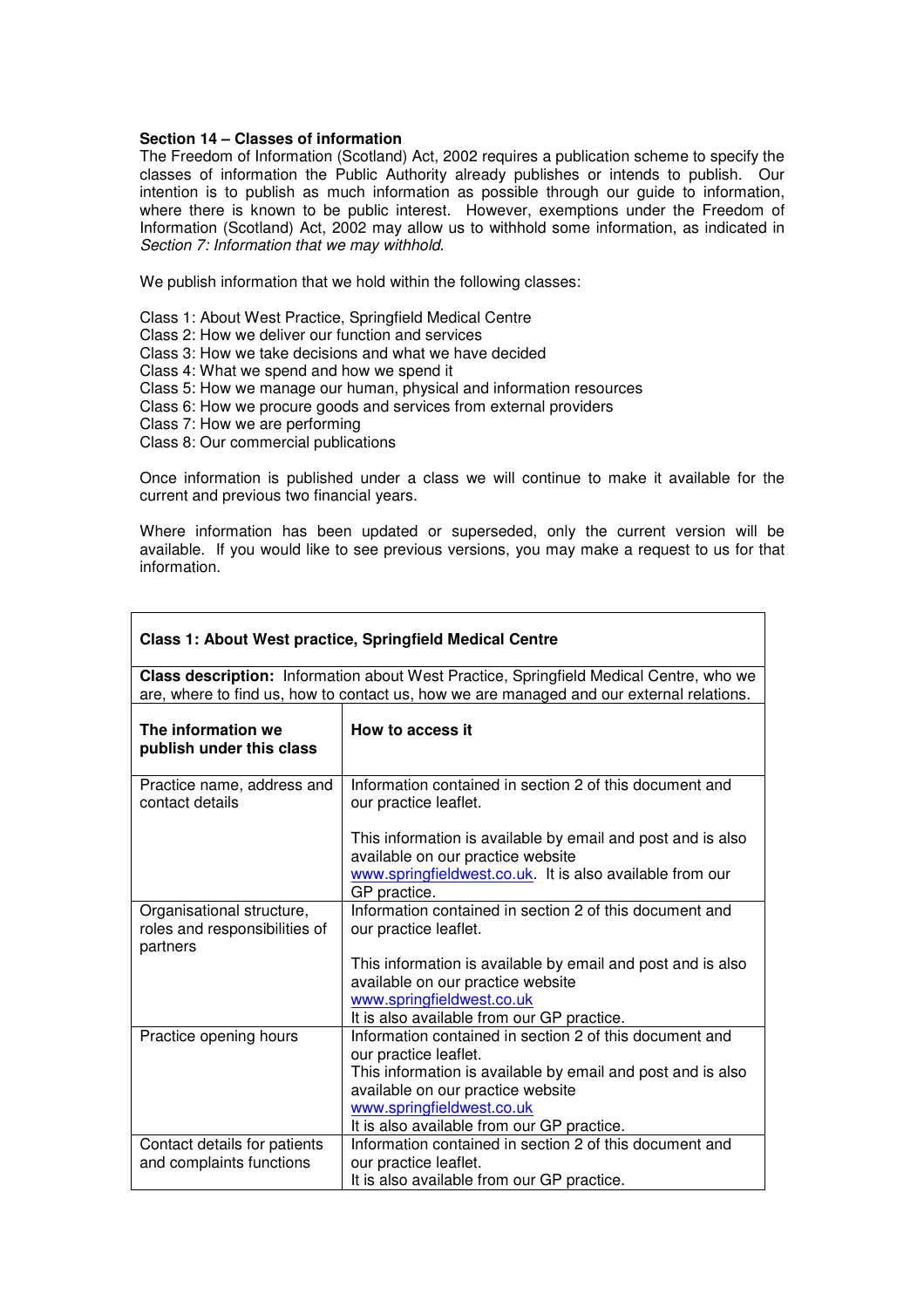| Publication scheme and<br>guide to information                                     | This information is available by email and post. The Model<br>Publication Scheme 2014 is available on the Information<br>Commissioner's website <sup>1</sup><br>It is also available from our GP practice. |
|------------------------------------------------------------------------------------|------------------------------------------------------------------------------------------------------------------------------------------------------------------------------------------------------------|
| Charging schedule for<br>published information                                     | Information contained in section 8 of this document and<br>our practice leaflet.                                                                                                                           |
|                                                                                    | This information is available by email and post. It is also<br>available from our GP practice.                                                                                                             |
| Contact details and advice<br>about how to request<br>information                  | Information contained in section 6 of this document and<br>our practice leaflet.                                                                                                                           |
|                                                                                    | This information is available by email and post. It is also<br>available from our GP practice.                                                                                                             |
| Charging schedule for<br>environmental information                                 | Information contained in section 13 of this document and<br>our practice leaflet.                                                                                                                          |
|                                                                                    | This information is available by email and post. It is also<br>available from our GP practice.                                                                                                             |
|                                                                                    |                                                                                                                                                                                                            |
| Legal/contractual<br>framework for the authority                                   | Information contained in section 2 of this document and<br>our practice leaflet.                                                                                                                           |
|                                                                                    | This information is available by email and post. It is also<br>available from our GP practice.                                                                                                             |
|                                                                                    |                                                                                                                                                                                                            |
| Description of practice<br>governance/decision<br>making structures                | Information contained in section 2 of this document and<br>our practice leaflet.                                                                                                                           |
|                                                                                    | This information is available by email and post. It is also<br>available from our GP practice.                                                                                                             |
| Names of, responsibilities of<br>and (work-related)<br>biographical details of the | Information contained in section 2 of this document and<br>our practice leaflet.                                                                                                                           |
| people who make strategic<br>and operational decisions<br>about the performance of | This information is available by email and post. It is also<br>available from our GP practice.                                                                                                             |
| function and/or delivery of<br>services                                            |                                                                                                                                                                                                            |
| Governance polices                                                                 | Information contained in section 2 of this document and<br>our practice leaflet.                                                                                                                           |
|                                                                                    | This information is available by email and post. It is also<br>available from our GP practice.                                                                                                             |
|                                                                                    |                                                                                                                                                                                                            |
| Strategic planning<br>processes                                                    | Information contained in section 4 of this document and<br>our practice leaflet.                                                                                                                           |
|                                                                                    | This information is available by email and post. It is also<br>available from our GP practice.                                                                                                             |
|                                                                                    |                                                                                                                                                                                                            |
| Accountability relationships,<br>including reports to<br>regulators                | Information contained in section 2 of this document and<br>our practice leaflet.                                                                                                                           |
|                                                                                    | This information is available by email and post. It is also<br>available from our GP practice.                                                                                                             |

 1 http://www.itspublicknowledge.info/MPS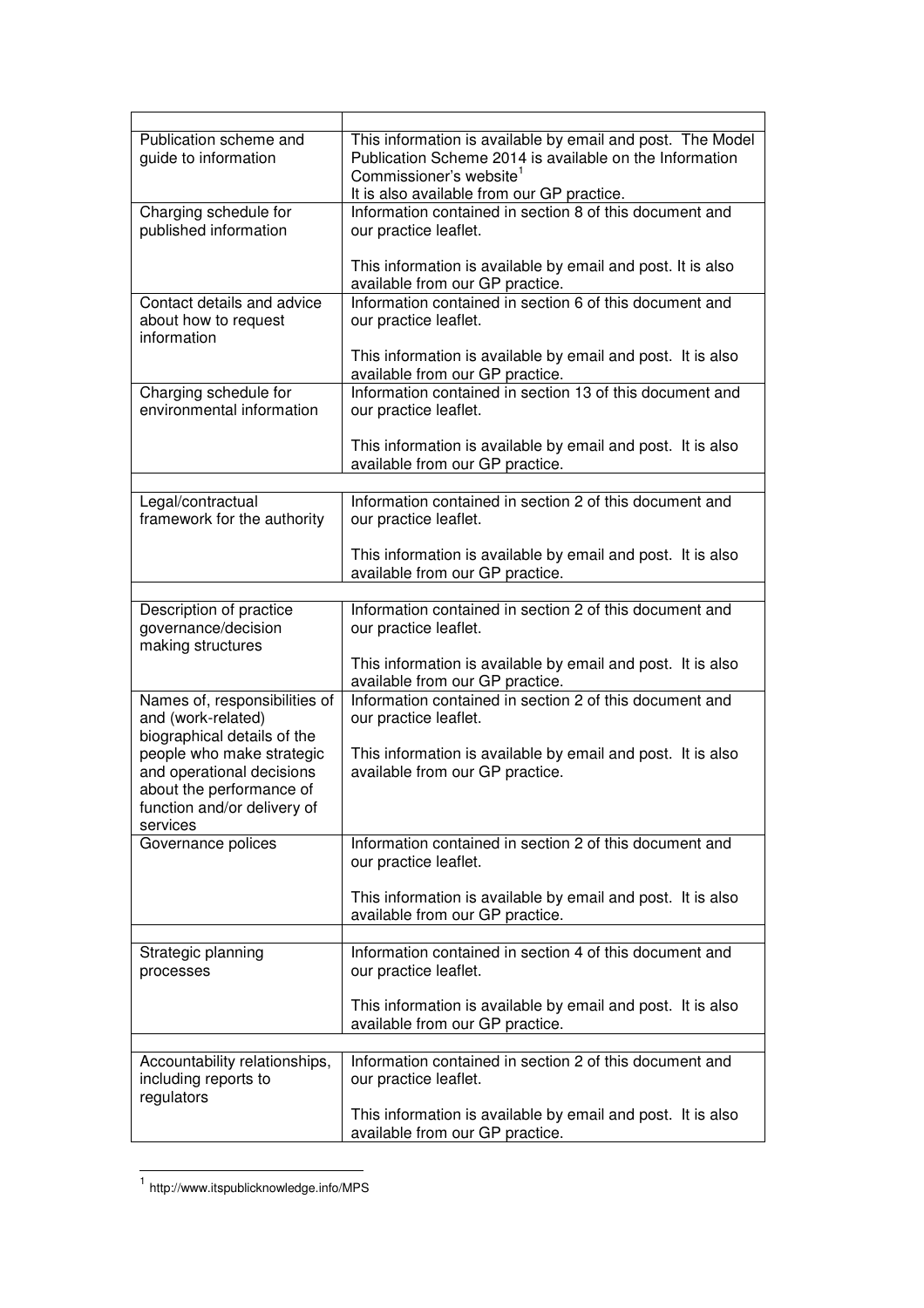# **Class 2: How we deliver our functions and services**

**Class description:** Information about our work, our strategy and policies for delivering functions and services and information for our services users.

| The information we<br>publish under this class                                   | How to access it                                                                               |  |
|----------------------------------------------------------------------------------|------------------------------------------------------------------------------------------------|--|
| Description of practice<br>functions, including<br>statutory basis for them      | Information contained in sections 2 and 3 of this document<br>and our practice leaflet.        |  |
|                                                                                  | This information is available by email and post. It is also<br>available from our GP practice. |  |
| Strategies, policies and<br>internal staff procedure for<br>performing statutory | Information contained in sections 2 and 3 of this document<br>and our practice leaflet.        |  |
| functions                                                                        | This information is available by email and post. It is also<br>available from our GP practice. |  |
| How to report a concern to<br>the practice                                       | Information contained in section 2 of this document and<br>our practice leaflet.               |  |
|                                                                                  | This information is available by email and post. It is also<br>available from our GP practice. |  |
| Reports of the practice's<br>exercise of its functions                           | The practice does not hold this information.                                                   |  |
|                                                                                  |                                                                                                |  |
| List of services, including<br>statutory basis for them                          | Information contained in sections 2 and 3 of this document<br>and our practice leaflet.        |  |
|                                                                                  | This information is available by email and post. It is also<br>available from our GP practice. |  |
| Service policies and internal<br>staff policies                                  | Information contained in sections 2 and 3 of this document<br>and our practice leaflet.        |  |
|                                                                                  | This information is available by email and post. It is also<br>available from our GP practice. |  |
| Service schedules and<br>delivery plans                                          | Information contained in sections 2 and 3 of this document<br>and our practice leaflet.        |  |
|                                                                                  | This information is available by email and post. It is also<br>available from our GP practice. |  |
| Information for patients<br>including how to access<br>services                  | Information contained in sections 2 and 3of this document<br>and our practice leaflet.         |  |
|                                                                                  | This information is available by email and post. It is also<br>available from our GP practice. |  |
| Service fees and charges                                                         | Information contained in sections 5 of this document and<br>our practice leaflet.              |  |
|                                                                                  | This information is available by email and post. It is also<br>available from our GP practice. |  |
|                                                                                  |                                                                                                |  |
|                                                                                  | Class 3: How the practice takes decisions and what it has decided                              |  |

**Class description:** Information about the decisions we take, how we make decisions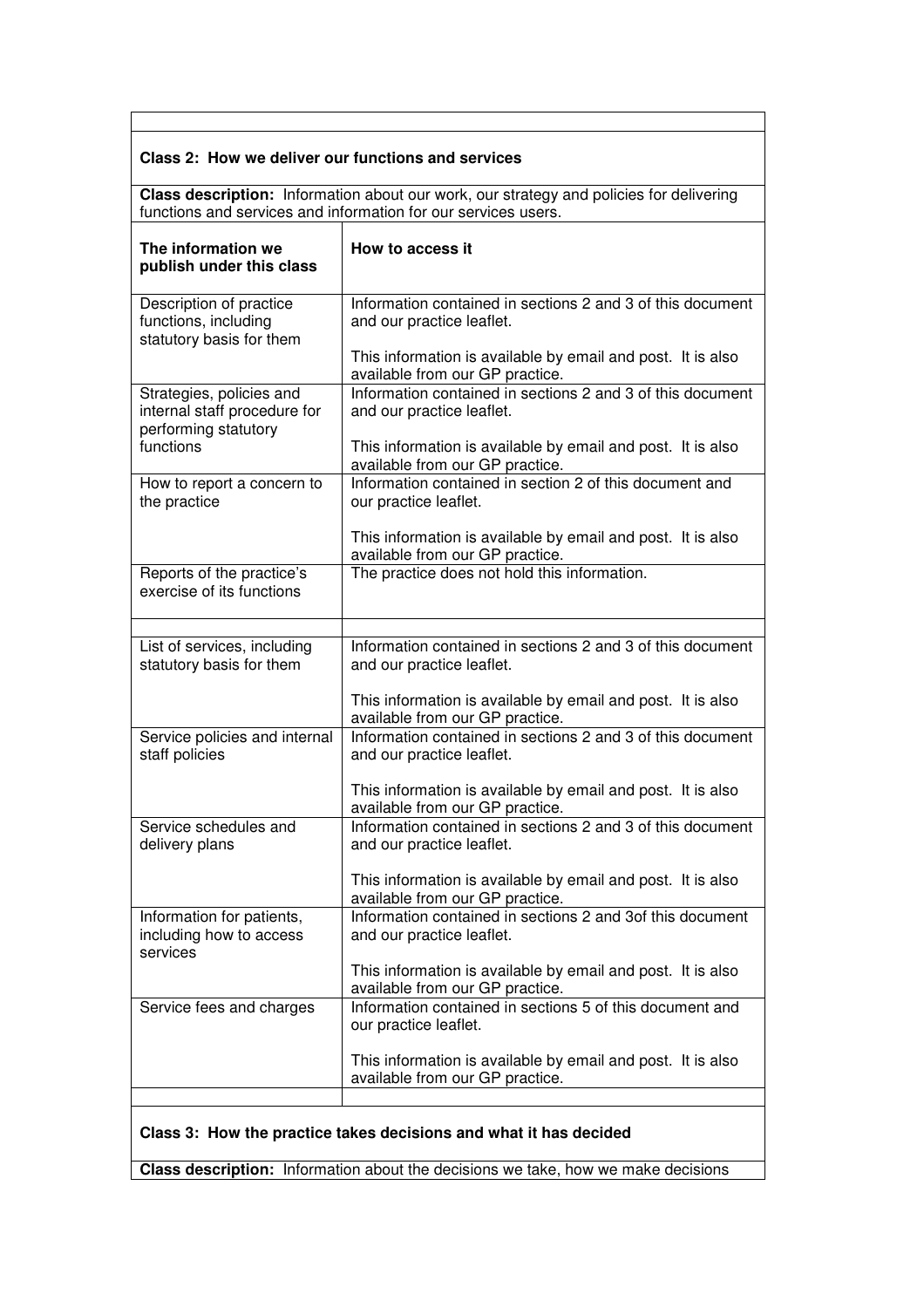| and how we involve others                                                                                                                                |                                                                                                                                                                                                                                                             |  |
|----------------------------------------------------------------------------------------------------------------------------------------------------------|-------------------------------------------------------------------------------------------------------------------------------------------------------------------------------------------------------------------------------------------------------------|--|
| The information we<br>publish under this class                                                                                                           | How to access it                                                                                                                                                                                                                                            |  |
| Decisions taken by the<br>practice: agendas, reports,<br>papers, and minutes of<br>meetings (that do not<br>contain confidential patient<br>information) | Information contained in section 4 of this document.<br>This information is available by email and post. It is also<br>available from our GP practice.                                                                                                      |  |
| Public consultation and<br>engagement strategies                                                                                                         | Information contained in sections 4 of this document and<br>our practice leaflet.                                                                                                                                                                           |  |
|                                                                                                                                                          | This information is available by email and post. It is also<br>available from our GP practice.                                                                                                                                                              |  |
|                                                                                                                                                          | Class 4: What the practice spends and how it spends it                                                                                                                                                                                                      |  |
| actually been spent.                                                                                                                                     | Class description: Information about our strategy, and management of, financial<br>resources (in sufficient detail to explain how we spend public money and what has                                                                                        |  |
| The information we<br>publish under this class                                                                                                           | How to access it                                                                                                                                                                                                                                            |  |
| Details on NHS funding<br>received by the practice and<br>the cost of operating our<br><b>NHS</b> contract                                               | You have the right to request information under the Act.<br>The Model Publication Scheme does not require individual<br>salaries or income (including information from which this<br>can easily be deduced) to be proactively published.                    |  |
|                                                                                                                                                          | On request, we can provide details of annual income that<br>the Practice receives from the NHS and from private fees.<br>In addition we can provide summaries of annual<br>expenditure under the categories:<br>Medical expenses<br>Staff costs<br>Premises |  |
|                                                                                                                                                          | Administration<br>Finance<br>Depreciation                                                                                                                                                                                                                   |  |
|                                                                                                                                                          | We will exclude any financial information that prejudices<br>the confidentiality of an individual GP or staff member.                                                                                                                                       |  |
|                                                                                                                                                          | You have the right to appeal to the Information<br>Commissioner if you feel that the information we supply is<br>not sufficient.                                                                                                                            |  |
|                                                                                                                                                          | This information is available by email and post. It is also<br>available from our GP practice.                                                                                                                                                              |  |
| Cost of running the practice                                                                                                                             | On request, we can provide summaries of annual<br>expenditure under the categories:<br>Medical expenses<br>Staff costs<br>Premises<br>Administration<br>Finance<br>Depreciation                                                                             |  |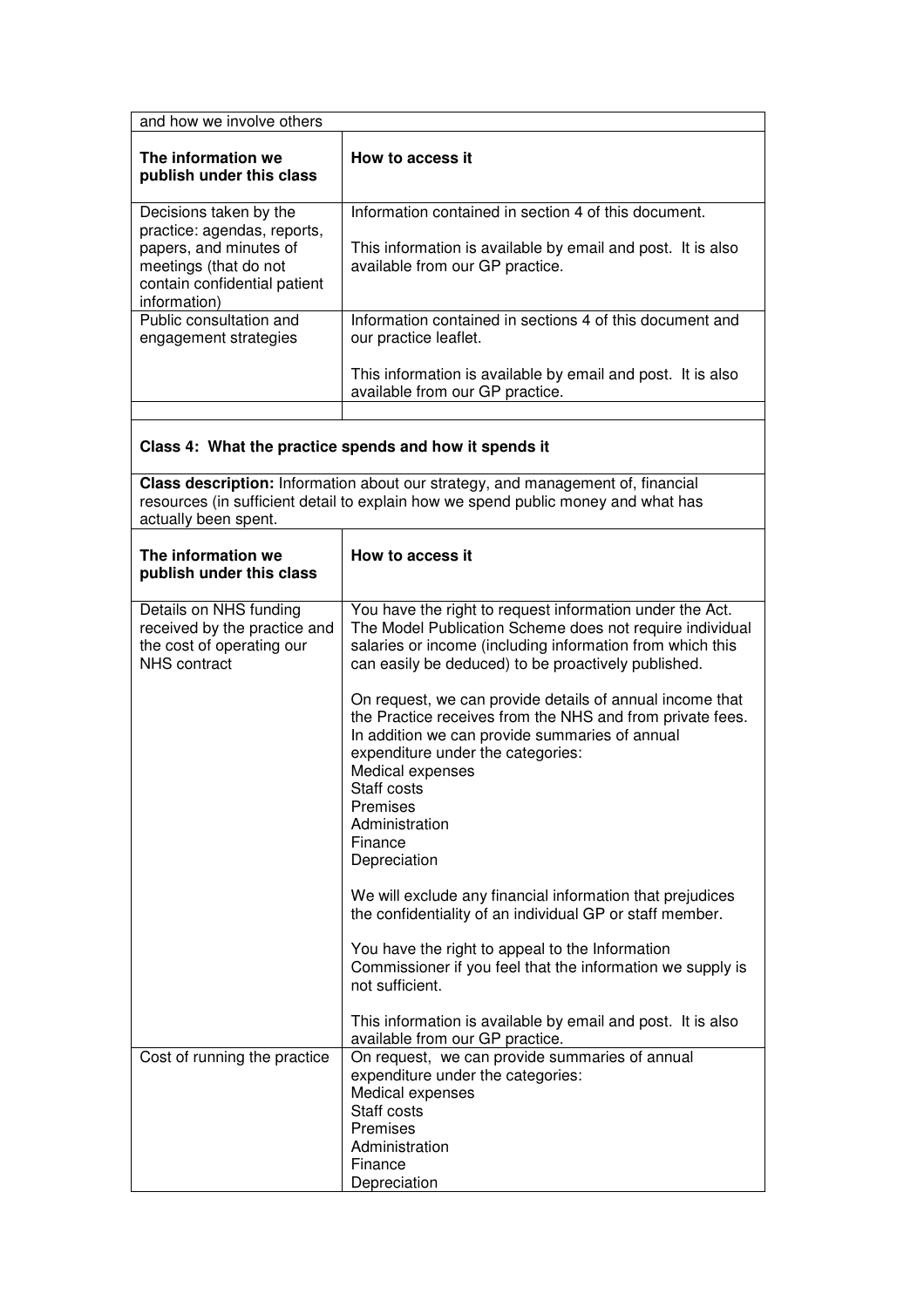|                                                                                                                                                                             | We will exclude any financial information that prejudices<br>the confidentiality of an individual GP or staff member.             |  |
|-----------------------------------------------------------------------------------------------------------------------------------------------------------------------------|-----------------------------------------------------------------------------------------------------------------------------------|--|
|                                                                                                                                                                             | This information is available by email and post. It is also<br>available from our GP practice.                                    |  |
| Purchaser equipment and<br>supplies                                                                                                                                         | This information is available it can be provided by email<br>and post. It may also be available from our GP Practice.             |  |
| Purchasing plans and<br>capital funding                                                                                                                                     | We do not hold this information.                                                                                                  |  |
| Expenses policies and<br>procedures                                                                                                                                         | This information is available by email and post. It is also<br>available from our GP practice.                                    |  |
| Staff pay and grading<br>structure                                                                                                                                          | This information is available it can be provided by email<br>and post. It may also available from our GP practice.                |  |
|                                                                                                                                                                             | Class 5: How the practice manages its human, physical and information resources                                                   |  |
| information resources of the authority                                                                                                                                      | Class description: Information about how we manage the human, physical and                                                        |  |
| The information we<br>publish under this class                                                                                                                              | How to access it                                                                                                                  |  |
| Strategy and management<br>of human resources                                                                                                                               | This information is available by email and post. It is also<br>available from our GP practice.                                    |  |
| Staffing structure                                                                                                                                                          | Information contained in section 2 of this document.                                                                              |  |
|                                                                                                                                                                             | This information is available by email and post. It is also<br>available from our GP practice.                                    |  |
| Human resources policies,<br>procedures and guidelines<br>(recruitment, performance,<br>management, promotion,<br>pensions, discipline,<br>grievance, staff<br>development) | This information is available by email and post. It is also<br>available from our GP practice.                                    |  |
| Management of the practice                                                                                                                                                  | This information is available by email and post. It is also                                                                       |  |
| premises<br>Premises maintenance<br>arrangements                                                                                                                            | available from our GP practice.<br>This information is available by email and post. It is also<br>available from our GP practice. |  |
| Records management                                                                                                                                                          | Information contained in sections 10 of this document.                                                                            |  |
| policy                                                                                                                                                                      | This information is available by email and post. It is also<br>available from our GP practice.                                    |  |
| Information governance                                                                                                                                                      | Information contained in sections 5 of this document.                                                                             |  |
|                                                                                                                                                                             | This information is available by email and post. It is also<br>available from our GP practice.                                    |  |
|                                                                                                                                                                             |                                                                                                                                   |  |
|                                                                                                                                                                             | Class 6: How the practice procures goods and services from external providers                                                     |  |
| Class description: Information about how we procure goods and services, and our<br>contacts with external providers                                                         |                                                                                                                                   |  |
|                                                                                                                                                                             |                                                                                                                                   |  |